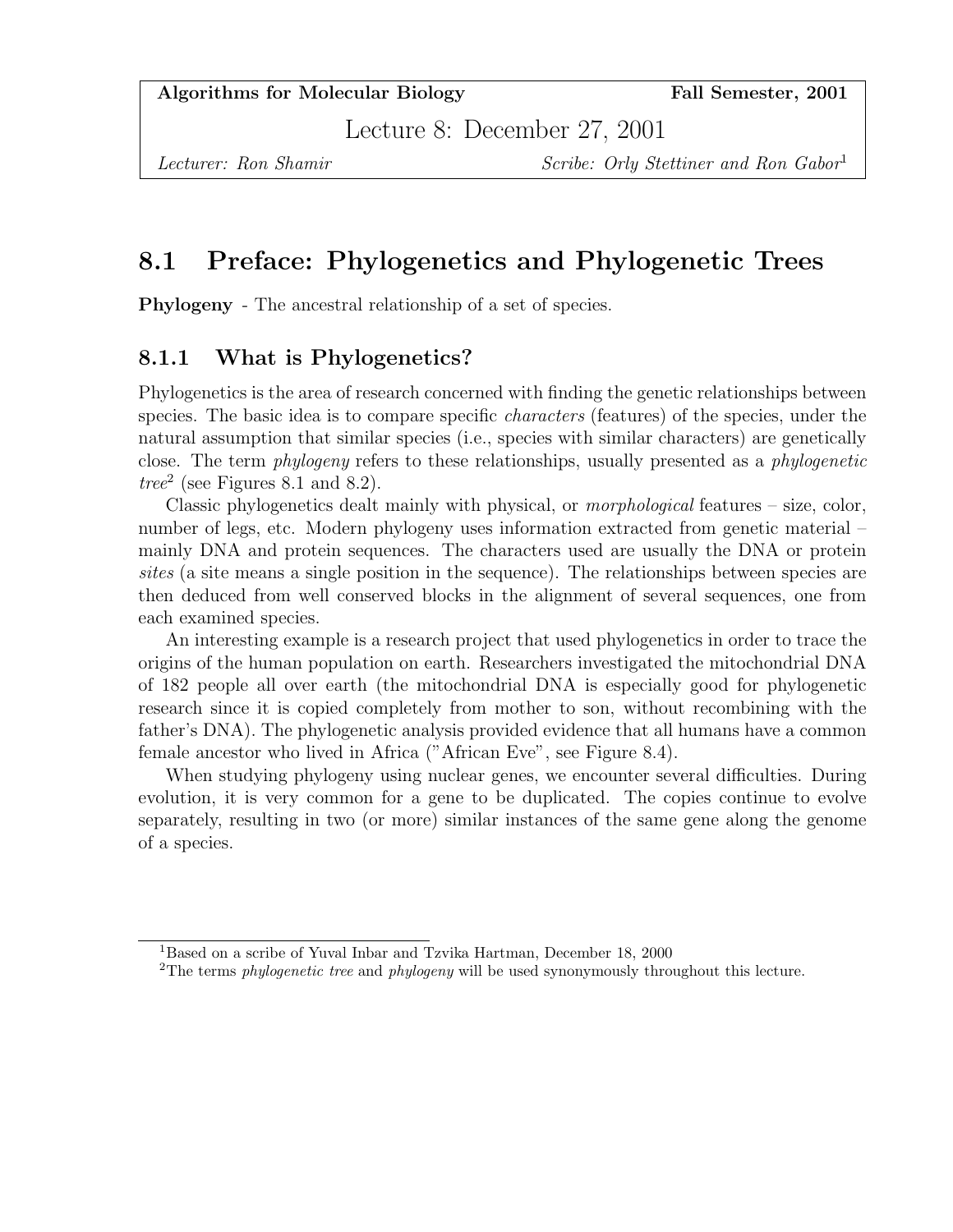

Figure 8.1: (Source [1]) Phylogeny in a nut shell. A: The most recent common ancestor of the bird and the jellyfish. At this point the two lineages diverged or split. X: The portion of history the bird and the jellyfish share. Their linages were one during that time. B: The most recent common ancestor of the bird, jellyfish and fern. Y: The portion of history the bird, jellyfish and fern share. The bird and jellyfish share a more recent common ancestor (A) then either does with fern (B). Therefore, they are more closely related to each other than either is to the fern.

When discussing matching genes in different species, several types of matches may exist:

- Orthologous both genes are "the same" gene in the strong sense they are connected directly, and not through a duplication. This usually means common ancestral species.
- Paralogous matches of genes that are duplication of what used to be the same gene (in ancestral species). This kind of match is usually the result of some duplication along the evolutionary line.
- Xenologs (horizontal transfers) matches of genes that were transferred between organisms in other ways, such as injection by a virus.

Example of phylogenic trees based on orthologous and paralogous are shown in Figure 8.3.

In order to simplify the analysis of ancestral relationships, we shall limit gene matches to ortholog matches only, as if paralogs or xenologs do not exist. Needless to point, wrong identification of orthologous will result in trees that have little to do with the real evolutionary species relationships (see Figure 8.5).

Note: In this lecture we shall refer to the objects whose phylogeny is in question as *species*. However, the discussion is valid not only to the phylogeny of different species, but also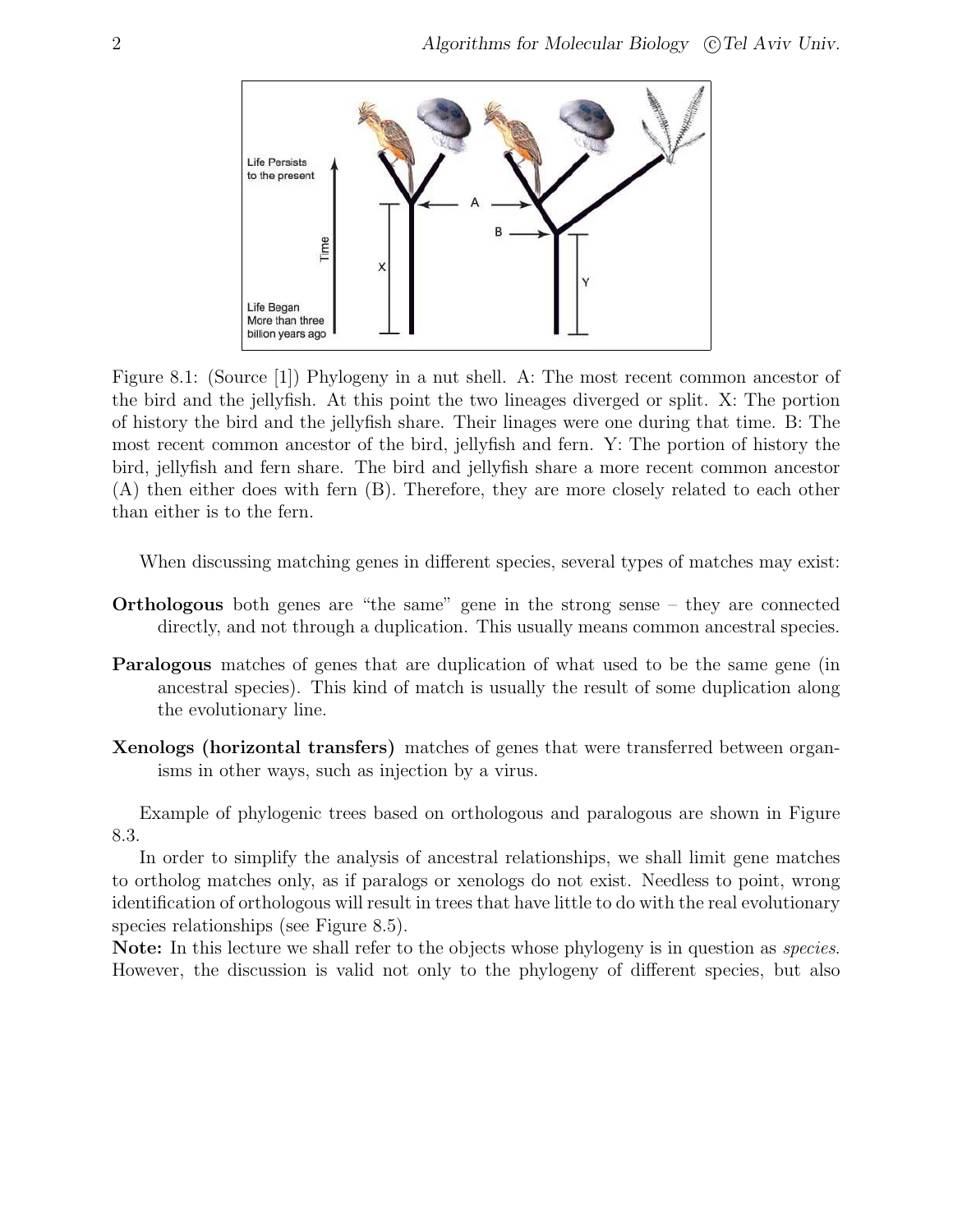

Figure 8.2: A phylogenic tree based on data obtained from modern molecular genetic methods places the giant panda in the Ursidae, bear family. The red panda is left in the Procyonidae, or racoon family. Molecular analysis of the chromosomes of these pandas suggests that the racoon and bear families diverged from a common carnivorous ancestor about 35 to 40 million years ago.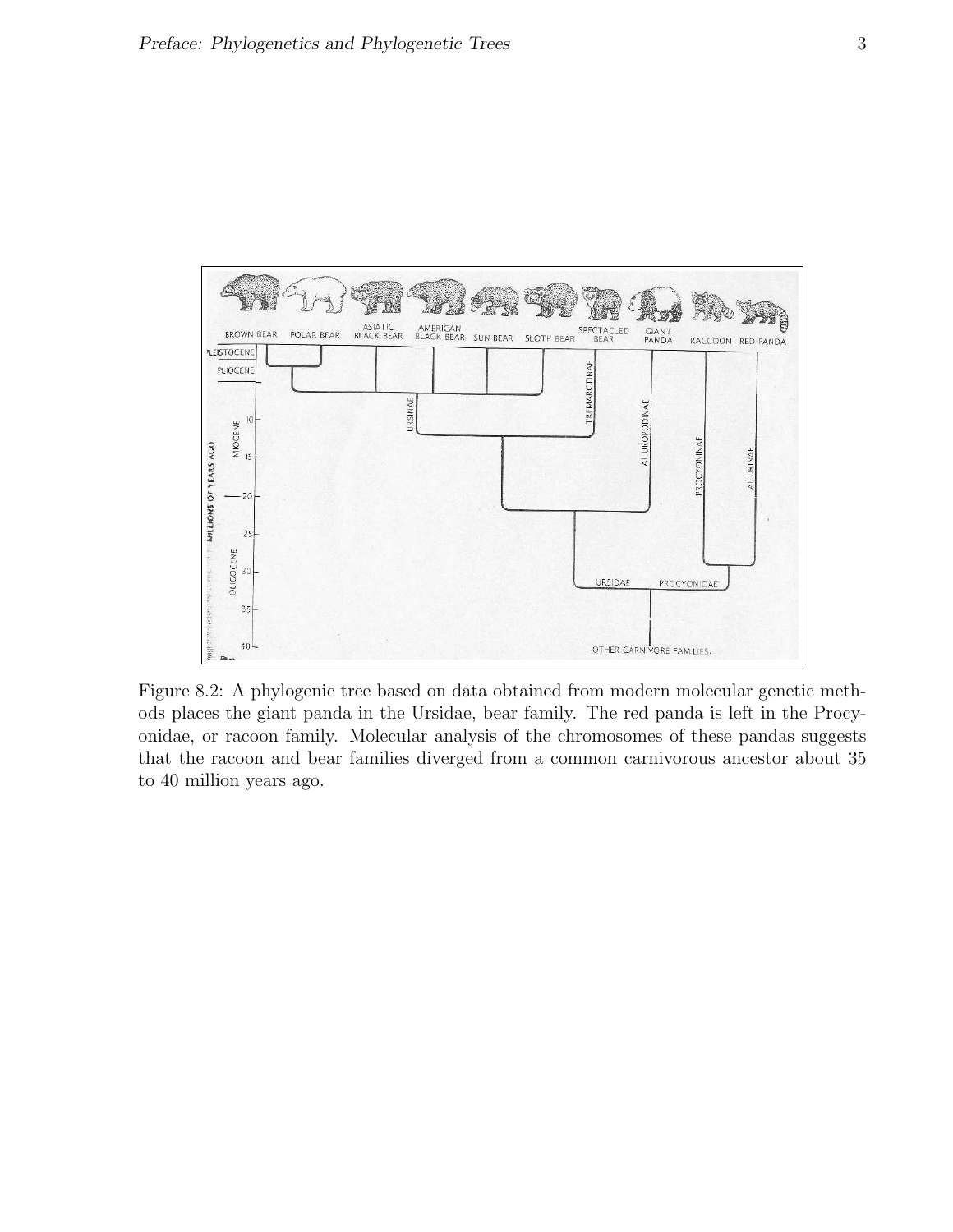

Figure 8.3: (Source [20]) Above: a tree of orthologues based on a set of alpha haemoglobins. Below: a tree of paralogues, the alpha, beta, gamma, delta, epsilon, zeta and theta chains of human haemoglobins, and human myoglobin.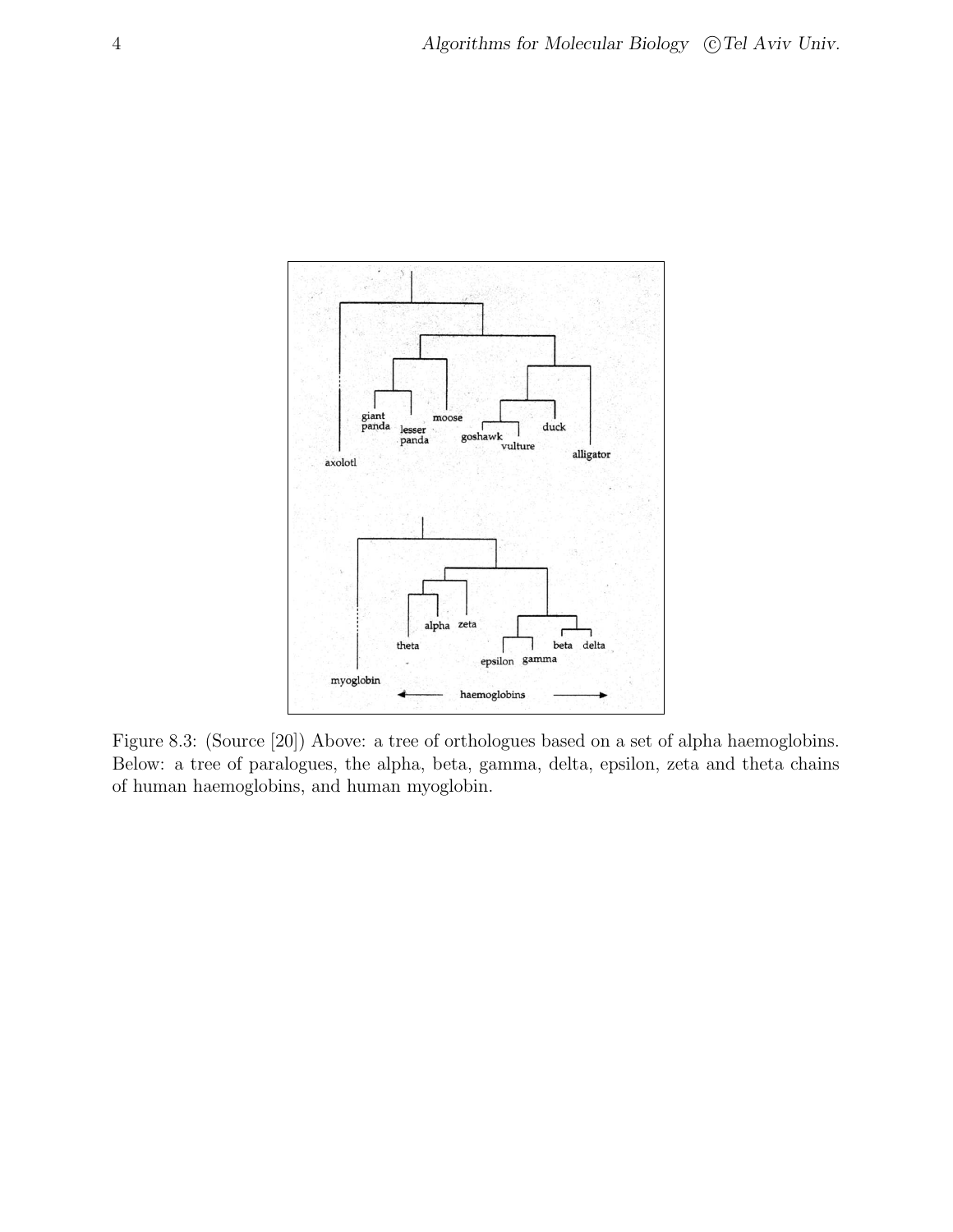

Figure 8.4: (Source: [24]) African origin for all modern human is indicated by the genetic evidence. The arrows on the maps (center) indicate the minimum number of unrelated females who colonized major geographic areas, as inferred from the branching pattern.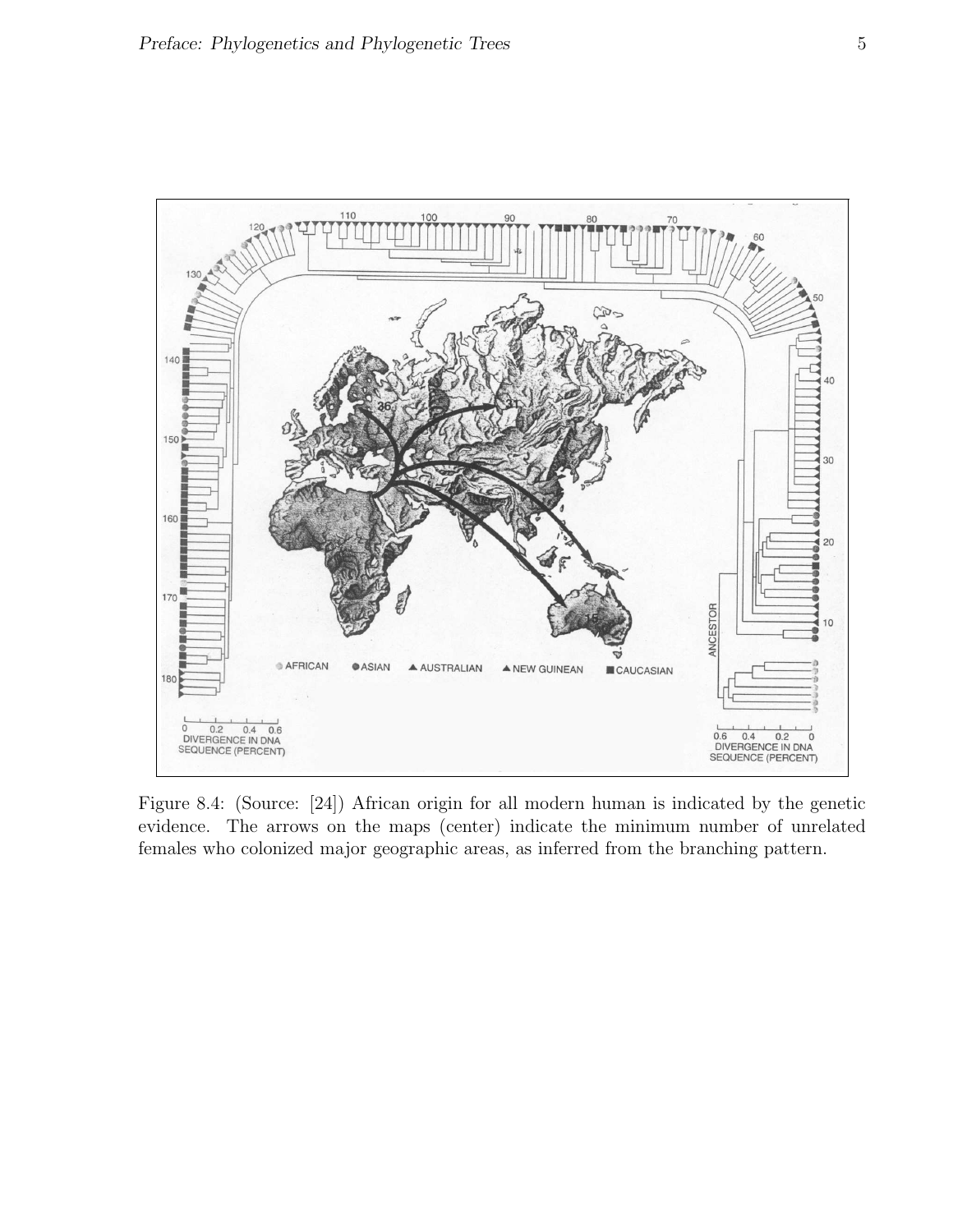

Figure 8.5: A phylogenic tree based on wrong identification of ortholog matches. An ancestral species, had a gene duplication event, which resulted in two copies of the same gene (copies are marked as  $A$  and  $B$ ), which continued to evolve independently. A speciaition event caused three species to evolve (denoted as 1, 2 and 3). Using genes  $1A$ ,  $2B$  and  $3C$  as a basis for constructing a phylogenic tree would most probably result in the tree denoted by bold edges, which marks species 2 as distant from 1 and 3, which are close to each other (which is clearly not correct).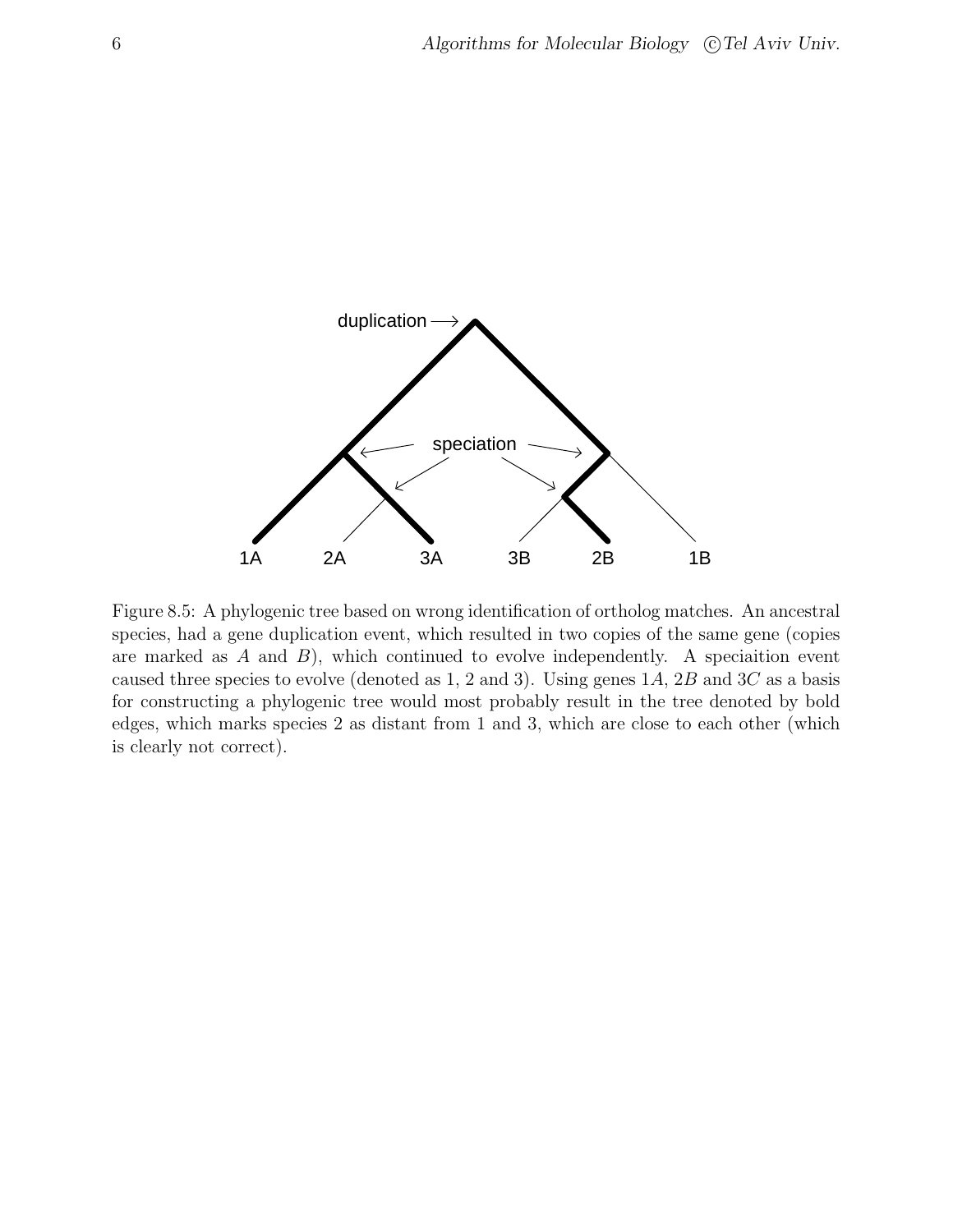to other objects, e.g., duplicated genes of the same species. We shall also often refer to characters as sites, because this is the most common case.

#### 8.1.2 Phylogenetic Trees

The most convenient way of presenting phylogenetic information is using a *phylogenetic tree*. In a phylogenetic tree, every node represents a species. Nodes are labeled, either with species names or the values (also referred to as states) of their characters, and the edges represent the genetic connections. It is important to note that there is usually a big difference between the leaf nodes, that represent real species, and the internal nodes, that in most cases represent the hypothetical evolutionary ancestors of the species in the data.

Phylogenetic trees take several forms: They can be *rooted* or *unrooted*, binary or general, and may show, or not show, edge lengths. A rooted tree is a tree in which one of the nodes is stipulated to be the root, and thus the direction of ancestral relationships is determined. An unrooted tree, shows how close (or distant) the species are, and has no pre-determined root and therefore induces no hierarchy. Therefore, in this case, the distance between the nodes should be symmetric (since the tree edges are not directed). Rooting an unrooted tree involves inserting a new node, which will function as the root node. This can be done by introducing an *outgroup*, a species that is definitely distant from all the species of interest. The proposed root will be the direct predecessor of the outgroup. Figures 8.6 and 8.7 show a rooted tree and its unrooted counterpart, respectively.

A binary, or bifurcating, tree is a tree in which a node may have only 0 to 2 children, that is, in an unrooted tree, up to three neighbors. It is sometimes useful to allow more than 2 children (*multifurcation*), but the discussion in this lecture will be limited to binary trees.

A tree can show edge lengths, indicating the genetic distance between the connected nodes. We sometimes assume the existence of a *molecular clock*, a constant pace of the evolutionary processes. If this is the case, we could theoretically produce a phylogenetic distance-preserving tree which can be presented along a time-axis – assigning to each node the time in which it "occurred" in the history of evolution. In such a "perfect" tree, the length of each edge would be the difference in time between the parent node and the child node.

There are two types of data used for building phylogenetic trees:

- Character Based Examine each character (e.g., a base in a specific position in a DNA sequence or amino acid in a protein) separately.
- Distance Based The input is a matrix of distances between the species (e.g., the alignment score between them or the fraction of residues they disagree on).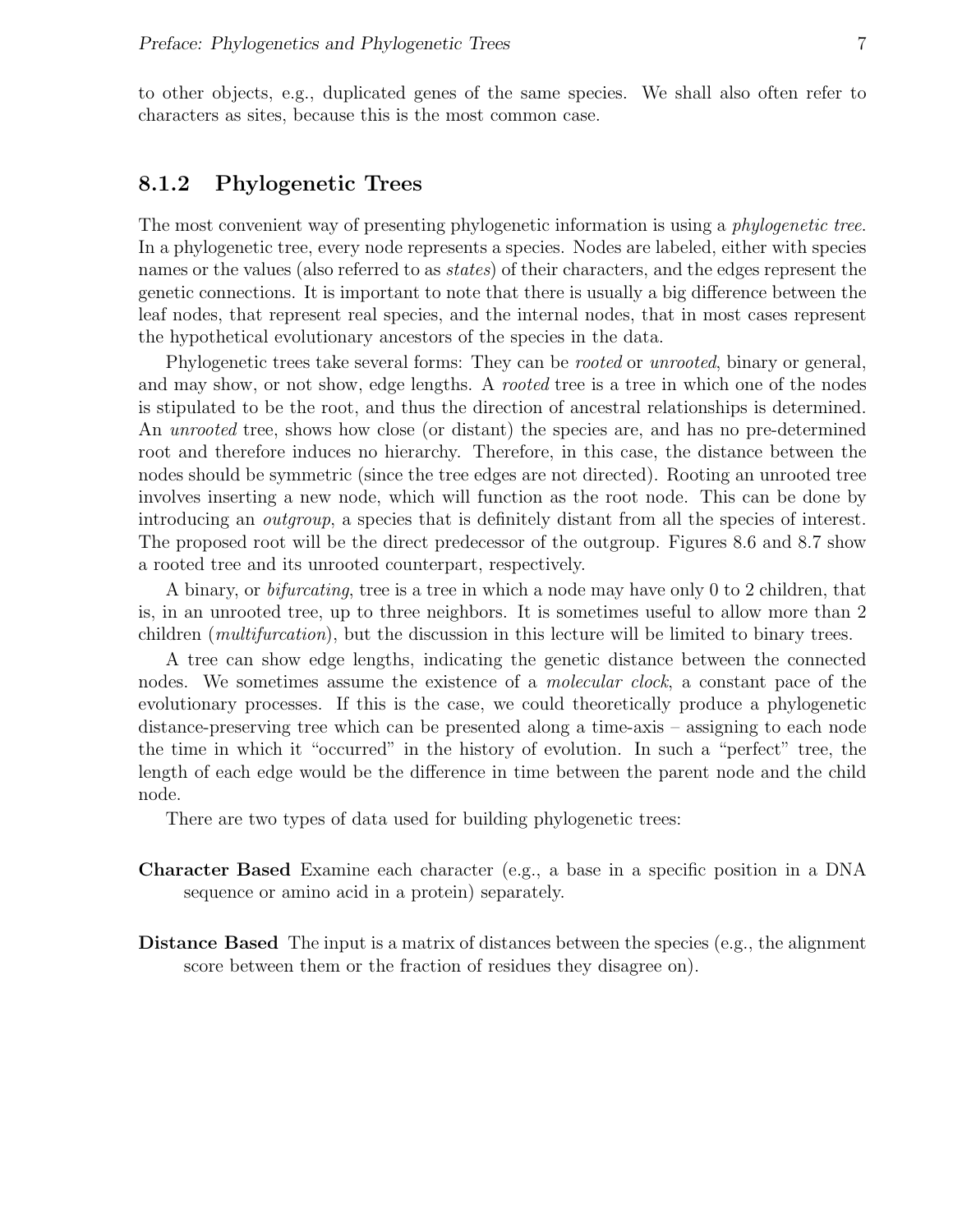# 8.2 Character Based Methods

We will discuss the following problem:

Problem 8.1 Optimal Phylogenetic Tree. INPUT:

- A set of *n* species.
- $\bullet$  A set of m characters pertaining to all of these species.
- For each species, the values of each of the characters.
- Optional parameters which are problem dependent.

GOAL: Find a the fully-labeled phylogenetic tree that best explains the data, i.e., maximizes some target function.

The process of solving this problem is called *inferring the phylogeny*. The input is usually given as an  $n \times m$  matrix M, where  $M_{i,j}$  represents the value of the j-th character of the *i*-th species. The state (value) of each character j is taken from a known set  $A_j$ .

The input may also include other relevant parameters – e.g., the distribution of changes (mutations) in each character, weights representing relative importance of characters, etc. The goal will be to maximize some *score* over the possible phylogenetic trees and produce the best one.

We will make the following assumptions in attempting to infer phylogenies:

- Characters are mutually independent  $-$  that is, a change in one character has no effect on the distribution of another character.
- After two species diverge in the tree, they continue to evolve independently.

None of these assumptions is necessarily (or even probably) correct, but they make our life much easier, simplifying the discussion considerably.

#### A Simple Solution?

The trivial solution to the phylogeny problem would be to enumerate over all possible trees and calculate the target function for each one.

Assume that in evolution, each split is a two-way split, giving rise to bifurcating trees. We can either consider the space consisting of rooted or unrooted tree because it can be shown that the number of rooted trees with  $n$  leaves is equal to the number of unrooted trees with  $n + 1$  leaves. Consider a rooted tree with 2 leaves. There is only one such tree. There are 3 possible branches where we can add an extra leaf, giving a rooted tree with 3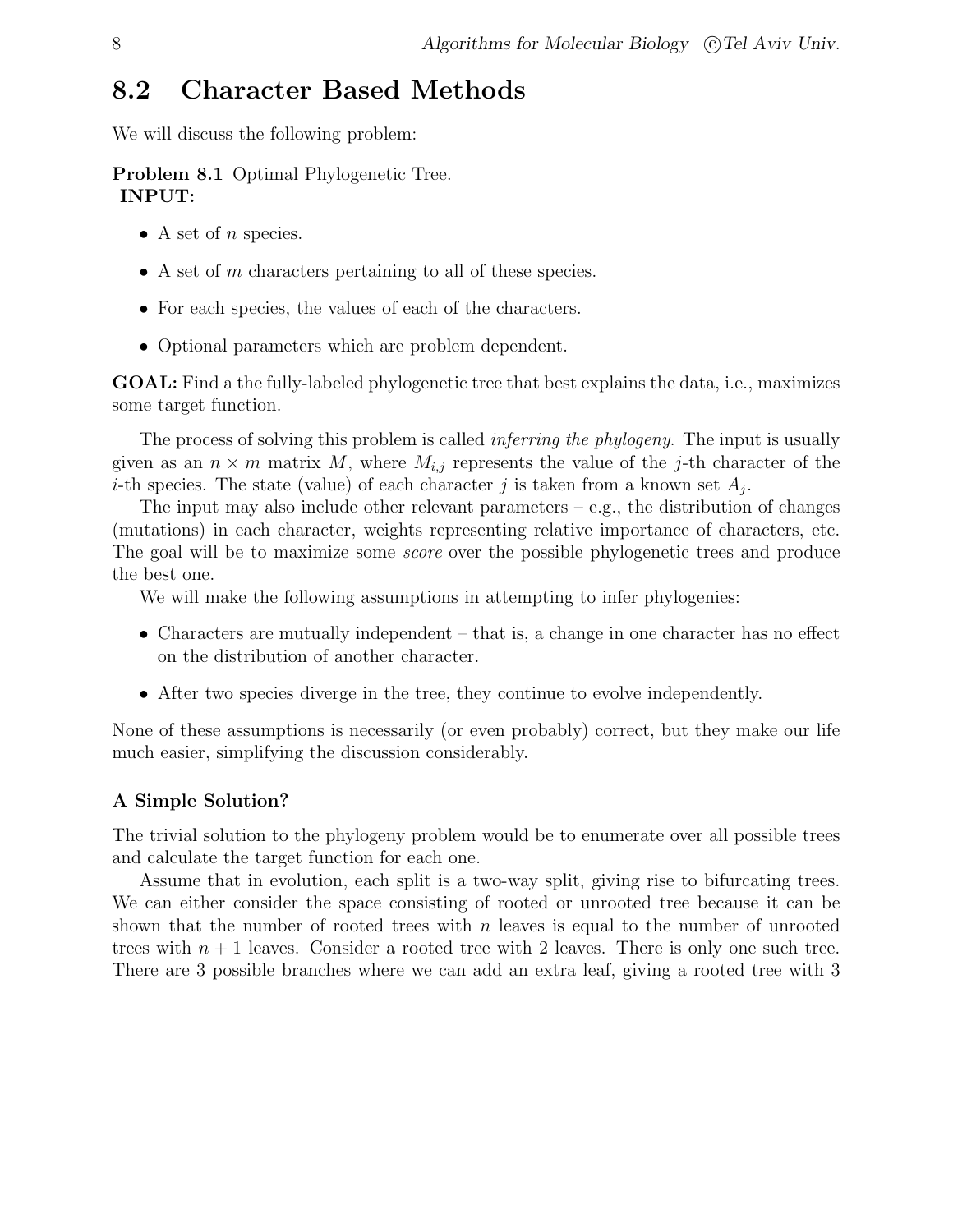leaves. Given a rooted tree with 3 leaves, there are 5 branches where we can add the fourth leaf. Proceeding in this way, it can be shown that the number of non-isomorphic, labeled, binary, rooted trees containing  $n$  leaves is:

$$
1 * 3 * 5 * ... * (2n - 3) = \prod_{i=2}^{n} (2i - 3) = (2n - 3)!!
$$
 (8.1)

The number of rooted trees is of course super-exponential – for  $n = 20$ , for instance, there are about  $10^{21}$  such trees. This means that exhaustive enumeration is infeasible even for a relatively small number of species. The same holds for the number of unrooted trees, which is  $(2n-5)!!^3$  (equals to the number of rooted trees with  $n-1$  leaves).

The next sections will present several approaches towards defining a target function, and attempting to solve the problem for that target function.



Figure 8.6: A most parsimonious 5-species phylogeny for a single DNA site (3 species have C character and two have T). The bars mark the two possible edges along which a mutation might have occurred.

## 8.2.1 Parsimony

One intuitive score for a phylogenetic tree is the number of changes (mutations/mismatches) along edges. The approach of minimizing this score is called *parsimony*. The logic is the basic philosophy of Okham's razor – finding the simplest explanation that works.

<sup>3</sup>Proving this is simply by observing that a new node (leaf) can be added to every edge, and will result in the addition of two edges and one node (junction).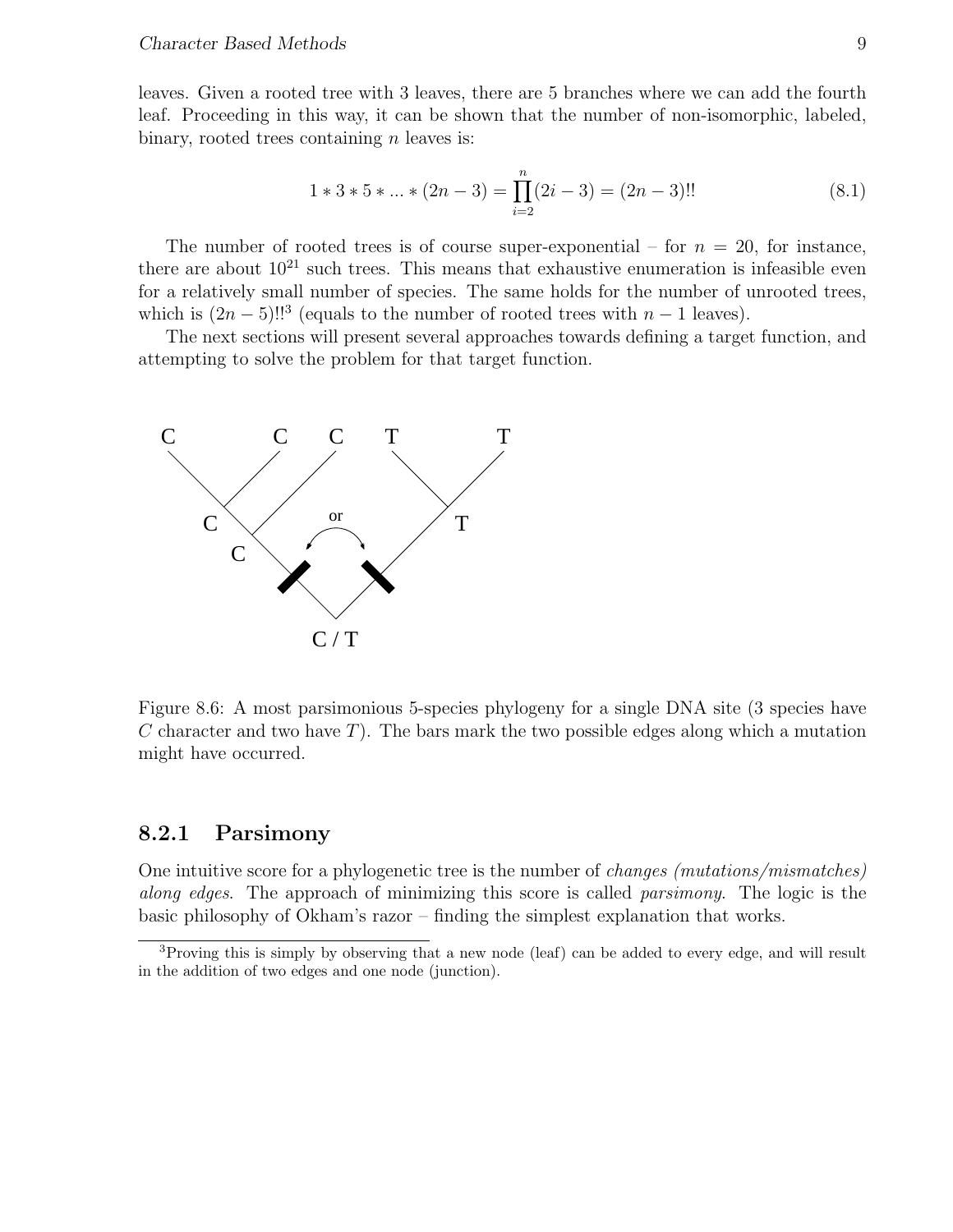

Figure 8.7: The unrooted counterpart of the phylogeny in Figure 8.6. Notice that there is now no ambiguity about the placement of the mutation.

The algorithm assigns a cost to a given tree, and searches through selected topologies to identify the "best" tree, which can explain the observed sequences with a minimal number of substitutes.

Let us mark the vertices of a tree by  $V(T)$ , and its edges by  $E(T)$ . Denote the value of the *j*-th character of vertex  $v \in V(T)$  by  $v_j$ .

**Definition** Given a phylogenetic tree T, its *parsimony score* can be defined as:

$$
S(T) \equiv \sum_{(v,u)\in E(T)} |\{j : v_j \neq u_j\}| \tag{8.2}
$$

That is – the total number of times the value of some character changes along some edge.

Example Figure 8.6 shows a most parsimonious phylogeny for 5 species with a single character. The parsimony score of this tree is  $1 - \text{with the change being either from T to C or}$ vice-versa. Note that this tree can be unrooted, yielding the tree in Figure 8.7. The unrooted tree has the same parsimony score as the rooted one. In fact, no matter how we choose to root it, the score will remain the same. Figure 8.8 illustrates a more complex parsimony tree, in which the species have 6 characters each.

There are two levels of problems in parsimony, *small parsimony problem* and *large parsi*mony problem.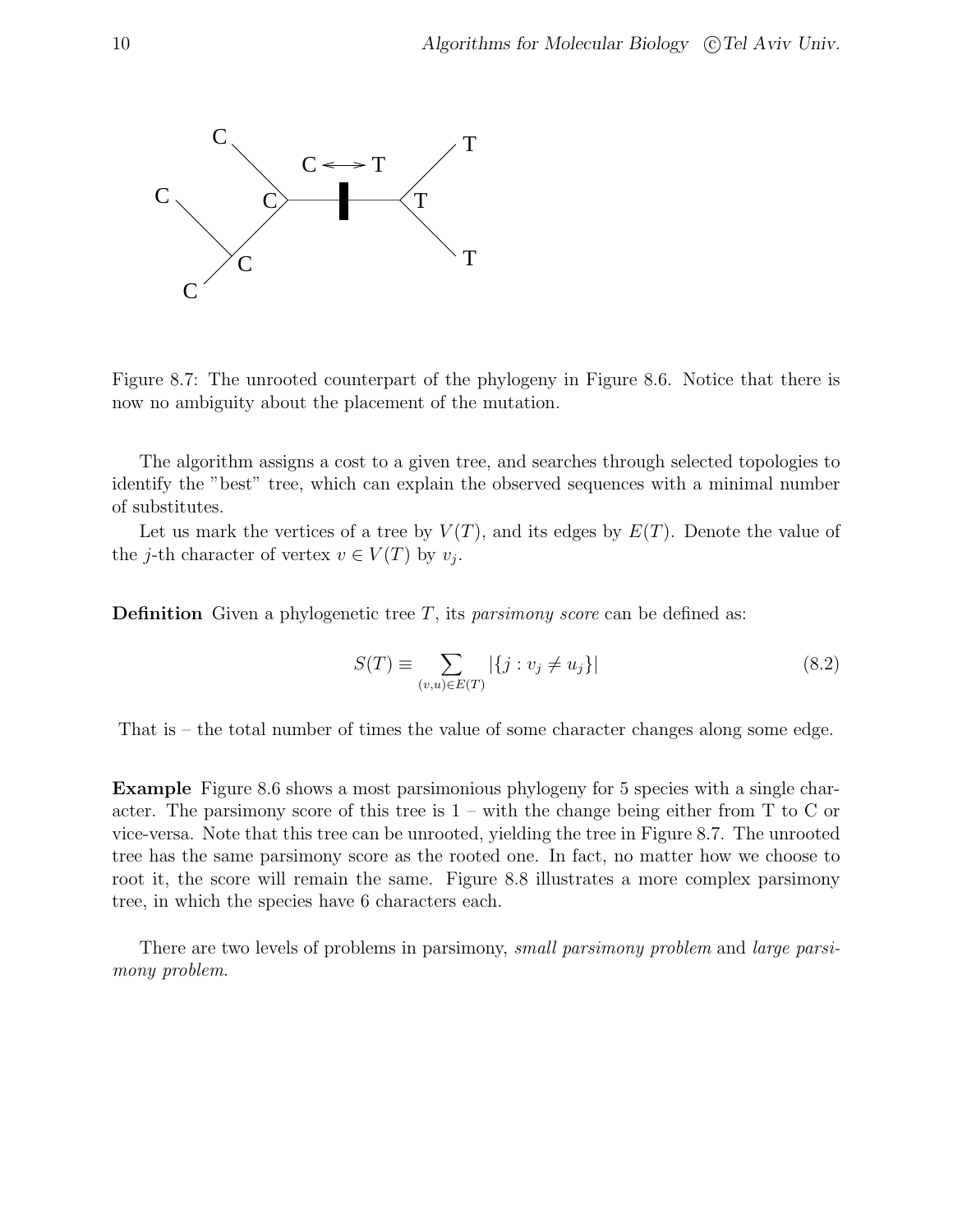

Figure 8.8: A most parsimonious 5-species phylogeny for 6 characters, reconstructed from the data in table 8.1. The numbers by the mutation bars indicate the changed character.

|              |    |                                                                                                                  | З             |                |    |  |
|--------------|----|------------------------------------------------------------------------------------------------------------------|---------------|----------------|----|--|
| Aardvark     |    |                                                                                                                  |               |                |    |  |
| <b>Bison</b> |    |                                                                                                                  |               |                |    |  |
| Chimp        |    | $\begin{array}{ cccc } \hline C & A & G & G & T \\ C & A & G & A & C \\ C & G & G & G & J \\ \hline \end{array}$ |               |                |    |  |
| $\log$       |    | G                                                                                                                | $\rm C$       | $\overline{A}$ | €. |  |
| Elephant     | Π, | $G^-$                                                                                                            | $\mathcal{C}$ | $\overline{G}$ |    |  |

Table 8.1: 6 DNA site values for 5 species. This data was used to infer the phylogeny in Figure 8.8.

# 8.2.2 Small Parsimony and Fitch's Algorithm

Problem 8.2 Small Parsimony

**INPUT:** The topology of a rooted phylogenetic tree  $T$  with labeled leaves (i.e., all leaves have known sequences).

GOAL: Find a labeling of ancestral sequences implying minimum number of changes (most parsimonous) along the tree edges.

This problem is relatively easy to solve. First of all, it is clear that we can solve it for each character separately, characters being mutually independent. For a single character, we present Fitch's algorithm [8] in the next section.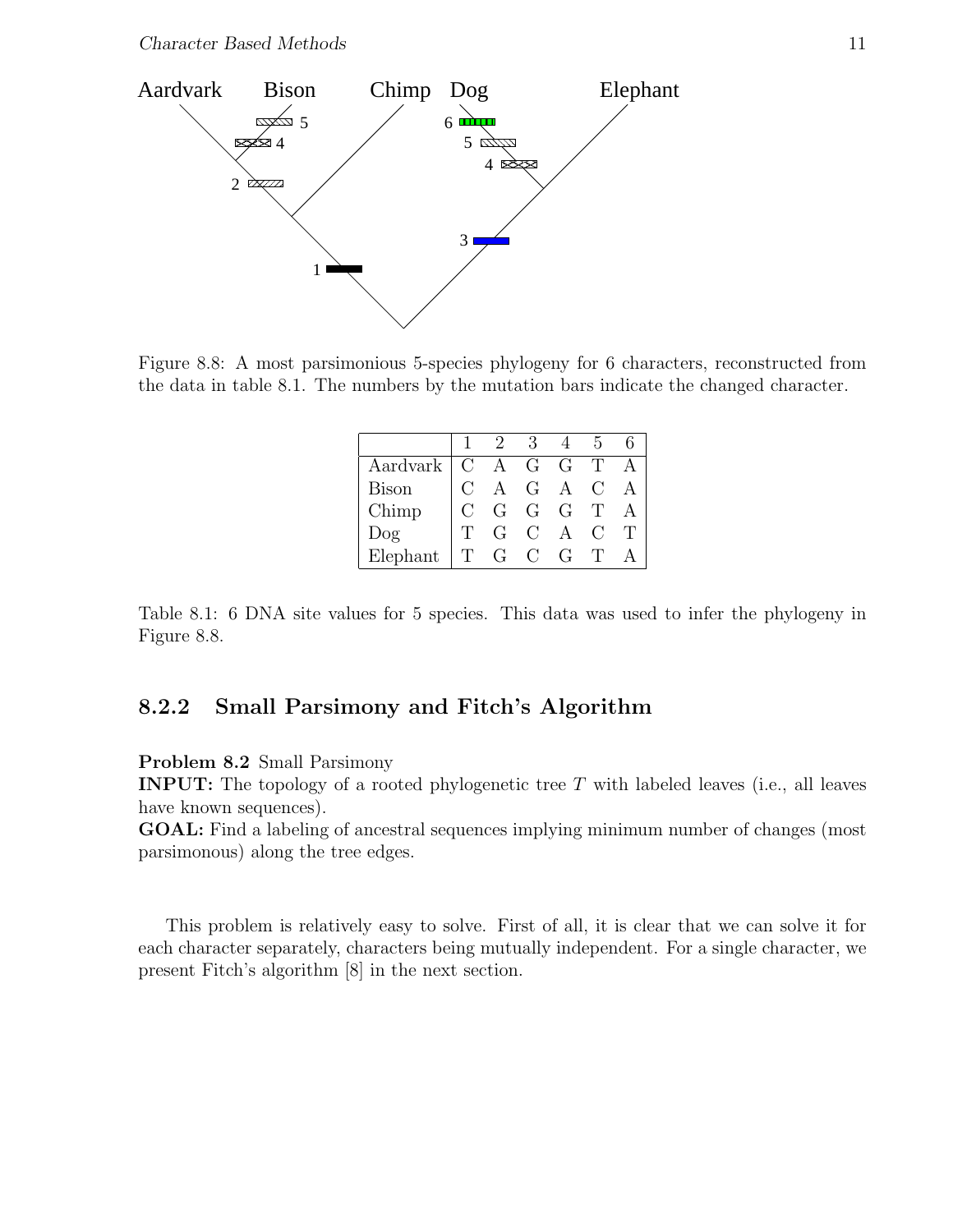#### Fitch's algorithm

The algorithm considers each site in a given DNA sequence separately. It computes the minimum number of changes required to explain the evolution of a given phylogeny representing a site in a DNA sequence. It is a dynamic programming style algorithm.

The algorithm constructs a set of possible states (possible nucleotides) for each internal node, which is computed from the states of its children. We start at the leaves of the phylogeny. Each leaf is labeled with the singleton set containing the nucleotide at that particular site. Then the tree is traversed in a postorder manner (such that all of the children of the current node have been visited before the current node). Following is a formal description.

**Input:** A phylogenetic tree T, with n nodes, and a single character c with a set A of  $k$ possible values. Denote the value of the character for node v by  $v_c$ .

**Step 1:** Assign to each node v a set  $S_v \subseteq A$  in the following manner:

| For each leaf $v$ :                                                                                                                                           | $S_v = \{v_c\}.$ |  |
|---------------------------------------------------------------------------------------------------------------------------------------------------------------|------------------|--|
| For any internal node v, with children $u, w : S_v = \begin{cases} S_u \cap S_w & S_u \cap S_w \neq \emptyset \\ S_u \cup S_w & \text{otherwise} \end{cases}$ |                  |  |

To compute  $S_v$  we traverse the tree in *postorder* – starting with the leaves and working our way down to the root (this is actually a dynamic programming algorithm).

**Step 2:** Given the sets  $S_v$ , we now determine the value  $v_c$  to assign to the character c in each internal node v. This time, we traverse the tree in preorder, i.e., from the root up. For each internal node v, if its parent u satisfies  $u_c \in S_v$ , set  $v_c \leftarrow u_c$ ; Otherwise, (including the root node), arbitrarily assign any  $t \in S_v$  to  $v_c$ .

The result of this algorithm is a fully-labeled tree. The number of changes in this tree is equal to the number of times  $S_u \cap S_w$  was empty, in step 1.

**Complexity:** For each node v we work  $O(k)$  time to compute  $S_v$ , and again  $O(k)$  to compute  $v_c$ . In total we spend  $O(n \cdot k)$  time (step 2 can be performed in only  $O(n)$  total time in the average case).

The above algorithm works with a single character. To obtain the optimal score and labeling for the entire data, simply apply the algorithm once for each character. This leads to an overall complexity of  $O(m \cdot n \cdot k)$ .

Example In Figure 8.9 we have the result of performing step 1 of Fitch's algorithm on a 5-species phylogeny showing a single character. The asterisks mark the nodes where  $S_u \cap S_w$ was empty, which means that the minimum total cost of the tree is 3.

It is not very clear at first sight why this algorithm works. We will next present a generalization of the Fitch algorithm, that is perhaps easier to understand.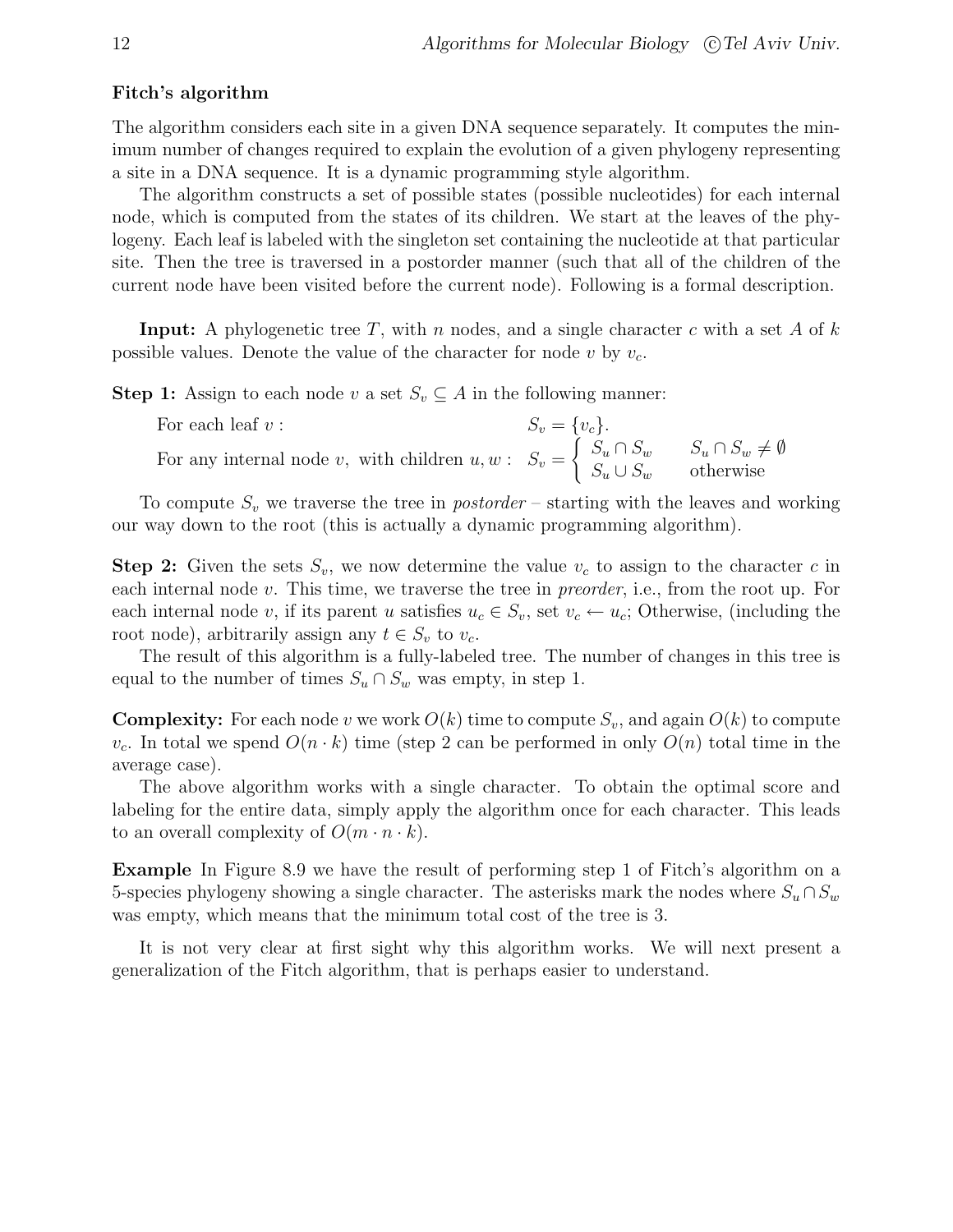

Figure 8.9: An example of step 1 of Fitch's algorithm for a 5-species phylogeny. Nodes marked by an asterisk (\*) require a change along one of the edges to their children, adding 1 to the parsimony score.

# 8.2.3 Weighted Parsimony and Sankoff 's Algorithm

In this version of the problem, the price of a change is not constant. Instead, the cost of the character c changing from state i to state j is denoted by  $C_{ij}^c$ . The problem is to minimize the total cost of the tree given the topology and the leaf labels.

Problem 8.3 Weighted Small Parsimony. INPUT:

- K states,  $S_1...S_k$ .
- The topology of a rooted phylogenetic tree with labeled leaves.
- The costs  $C_{ij}^c$  for changing from state *i* to state *j*.

GOAL: Find ancestral sequences and alignments of them to the leaf sequences, that together minimize a tree-based parsimonious type cost.

Following is an algorithm by Sankoff  $[22]$  which generalizes<sup>4</sup> Fitch's algorithm: **Step 1:** Compute for each node v and each state t a quantity  $S_t(v)$  which is the minimum

<sup>4</sup>Fitch's algorithm is really no more than a discrete version of this one – using costs of 1 for a change and 0 for no change.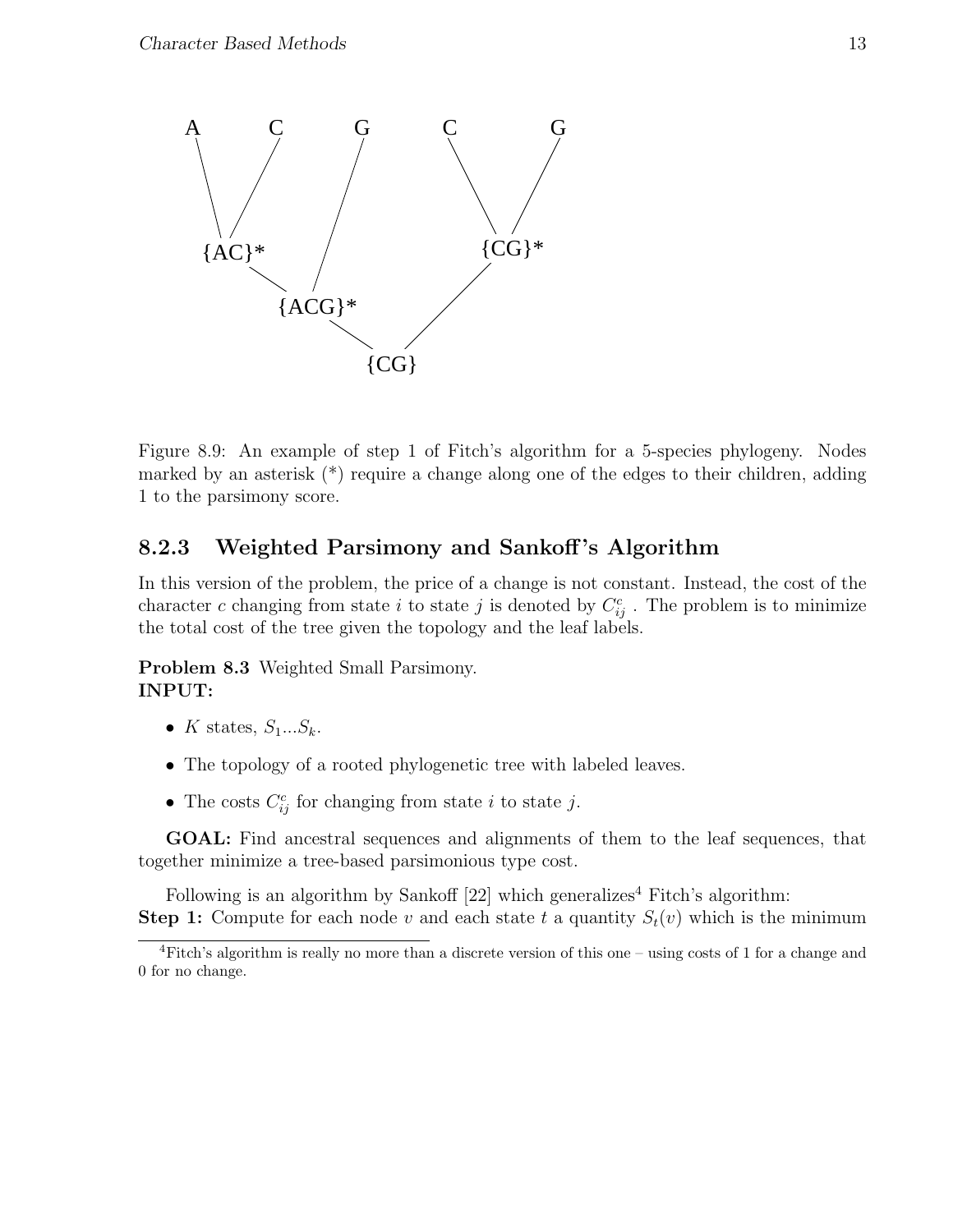cost of the subtree whose root is v, given  $v_c = t$  (state of character c at v is t). For each leaf  $v$ :

$$
S_t^c(x) = \begin{cases} 0 & v_c = t, \\ \infty & \text{otherwise.} \end{cases}
$$
 (8.3)

For an internal node v, with children u and w, it is easy to see that:

$$
S_t^c(v) = \min_i \left\{ C_{ti}^c + S_i^c(u) \right\} + \min_j \left\{ C_{tj}^c + S_j^c(w) \right\} \tag{8.4}
$$

The minimum total cost of a tree with root node  $r$  is:

$$
S(T) = \sum_{c=1}^{m} \min_{t} S_t^c(r)
$$
 (8.5)

**Step 2:** Based on the numbers  $S_t^c(v)$  calculated in step 1, we determine the optimal values for each character  $c$  in the internal nodes. We traverse the tree in preorder this time: for the root node r, we choose  $r_c = \arg \min_t S_t^c(r)$ , for any other node v, with parent node u, set:

$$
v_c = \arg\min_t (C_{u_c t}^c + S_t^c(v))
$$

**Complexity:** For every node we do  $O(k)$  work in each step, meaning  $O(n \cdot k)$  per character. The algorithm should be applied once for each character, with a total complexity of  $O(m \cdot n \cdot k)$ .

An illustration of Sankoff's algorithm can be seen in Figure 8.10.

#### Weighted Characters

It is possible to assign weights not only to state changes, but also to the characters themselves. Technically, this means assigning a number  $W_c$  to each character, and rewriting equation 8.5 to read:

$$
S(T) = \sum_{c=1}^{m} W_c \cdot \min_i S_i(r) \tag{8.6}
$$

Where do we get the weights  $W_c$ ? For instance, if we are working with a DNA sequence, and we know the reading frame, we can make use of the fact that changes in the third codon position are more frequent, since in many cases they don't change the amino acid coded.

In section 8.2.7 we will see another possible source for weights – compatible characters. In short, we will give more weight to characters which seem to fit the tree well than to characters which fit it poorly.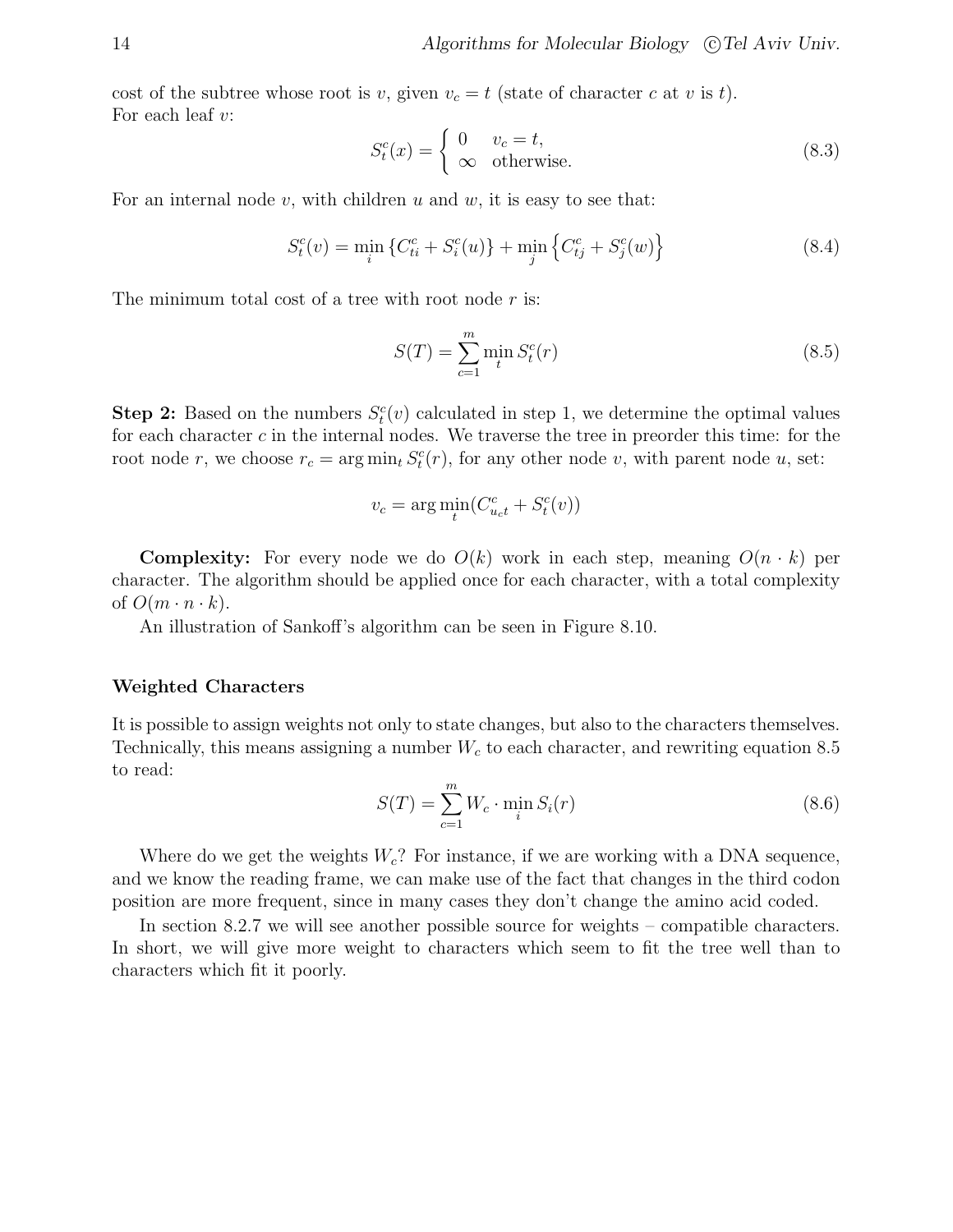

Figure 8.10: An example illustrating Sankoff's algorithm.

# 8.2.4 Large Parsimony Problem

Given that we have a way of determining the cost or score of a given tree, we now consider the combinatorial problem of finding the best tree that explains the given data. In the large parsimony problem, we have to search through the space of all possible trees to find the best tree.

Problem 8.4 Large Parsimony Problem. **INPUT:** A matrix  $M$  describing  $m$  characters of a set of  $n$  species:  $M_{ij}$  = state of the j-th character of the species i  $M_i =$  label of i (all labels are distinct). GOAL: Find a most parsimonious tree (topology, leaf labeling and internal sequences).

It can be shown (Gusfield [12]) that the Large Parsimony problem is equal to the unweighted Steiner tree problem on an m-dimenstional hypercube. It was established in the literature that this problem is NP-hard, both for the unweighted case (Foulds [9]) and for the weighted case (Gusfield [11]). However, we will present several efficient search strategies and algorithms attempting to solve the problem of large parsimony.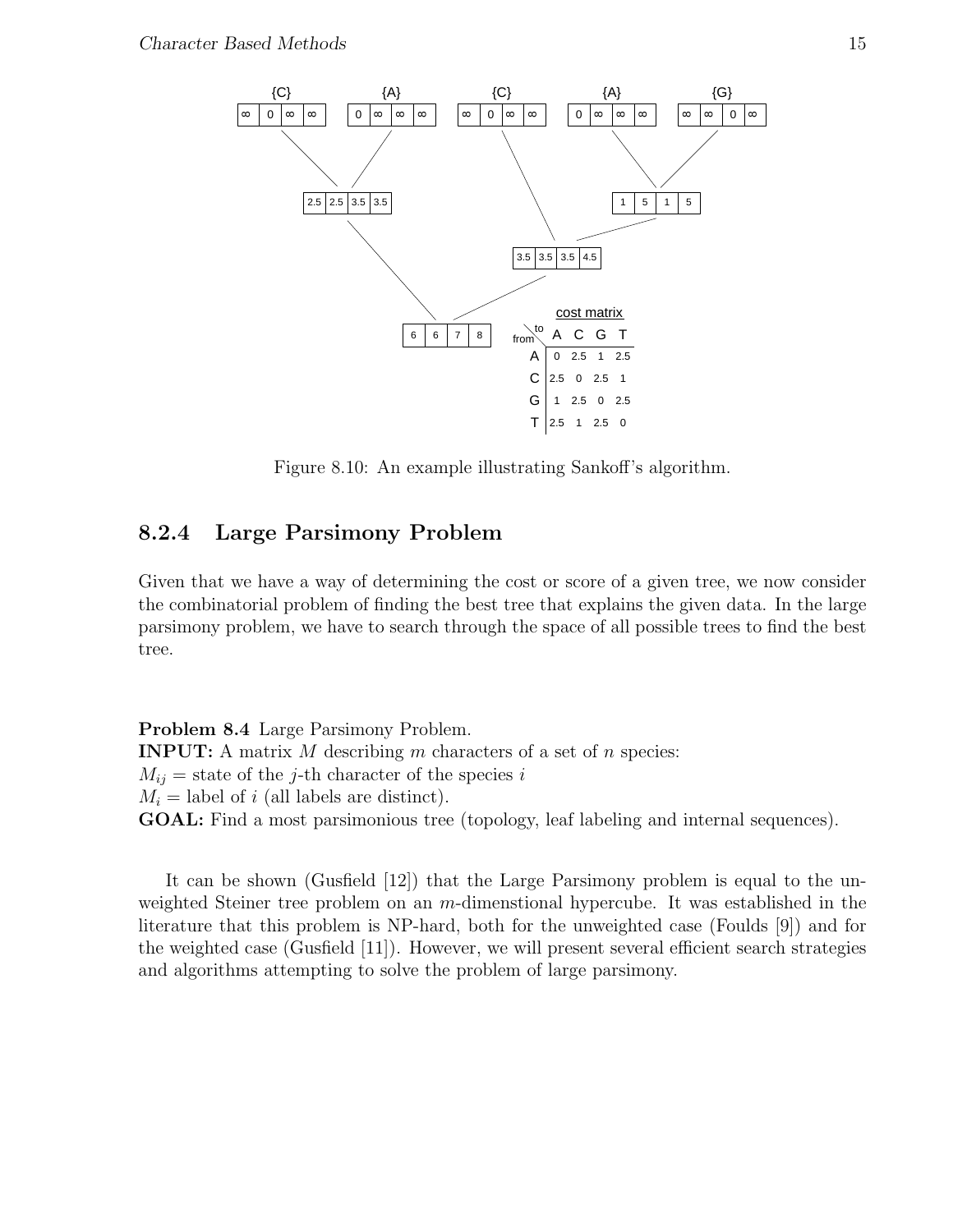#### 8.2.5 Branch and Bound

The general paradigm of Branch-and-Bound (B&B) deals with optimization problems over a search space that can be presented as the leaves of a search tree. It was first used for parsimony by Hendy and Penny [13] in 1989. It works when the search tree is monotonous – the score of each node in the search tree is at least as bad as that of any of its ancestors. B&B is guaranteed to find the optimal solution, but its complexity in the worst case is as high as that of exhaustive search.

In the simplest form of the algorithm, the search tree is traversed in some order, and the score of the best leaf found so far is kept as a bound B. Whenever a node is reached whose score is worse than  $B$ , the search tree is pruned at that node, i.e., its subtree will not be searched, since it is guaranteed not to contain a leaf with a score better than B. The algorithm can be improved by using some other method to come up with a relatively good candidate, which will yield a good bound before the search has even begun. It is also possible to heuristically improve the traversal order.

Let us, therefore, present our search-space as a search tree. This is not difficult: in the  $k$ th level of the search tree, we will have nodes representing all possible phylogenetic trees with k leaves for the first k species (the order does not matter, as long as it is pre-determined). The children of a node in that level will be all the phylogenetic trees created by adding the  $(k + 1)$ -th species to the phylogenetic tree, at each possible place. There are exactly  $2k - 1$ such places, and therefore this is the number of such children.

This search tree clearly upholds the requirement of monotony, since adding a node to a given phylogenetic tree can never reduce its parsimony score. Therefore, the B&B algorithm can be used to help us prune the search tree. The enumeration and pruning can be done in  $O(1)$  time per visited node in the search tree. Although it is better than simple brute-force exhaustive search, it does not lower the worst-case time complexity, and it is difficult to predict its exact effect in the average case. However, in real-life test cases it proved to speed up the search considerably.

## 8.2.6 Nearest Neighbor Interchanges (NNI)

The idea of NNI is to rearrange a tree by dissolving the connections between subtrees to form different trees. It defines a neighborhood relation for the search-space, and given such a relation, traverses points in the search space by moving from one point to its neighbors. One can thus use several well-known heuristic algorithms – such as the greedy algorithm, simulated annealing, hill-climbing, etc. – to find a local optimum, which will hopefully be also the global optimum.

There are many ways to define neighborhood relationship among trees. For instance, we can use the notion of quartets -trees with four leaves. We can say that two unrooted<sup>5</sup>

<sup>5</sup> In this section we deal with unrooted trees only.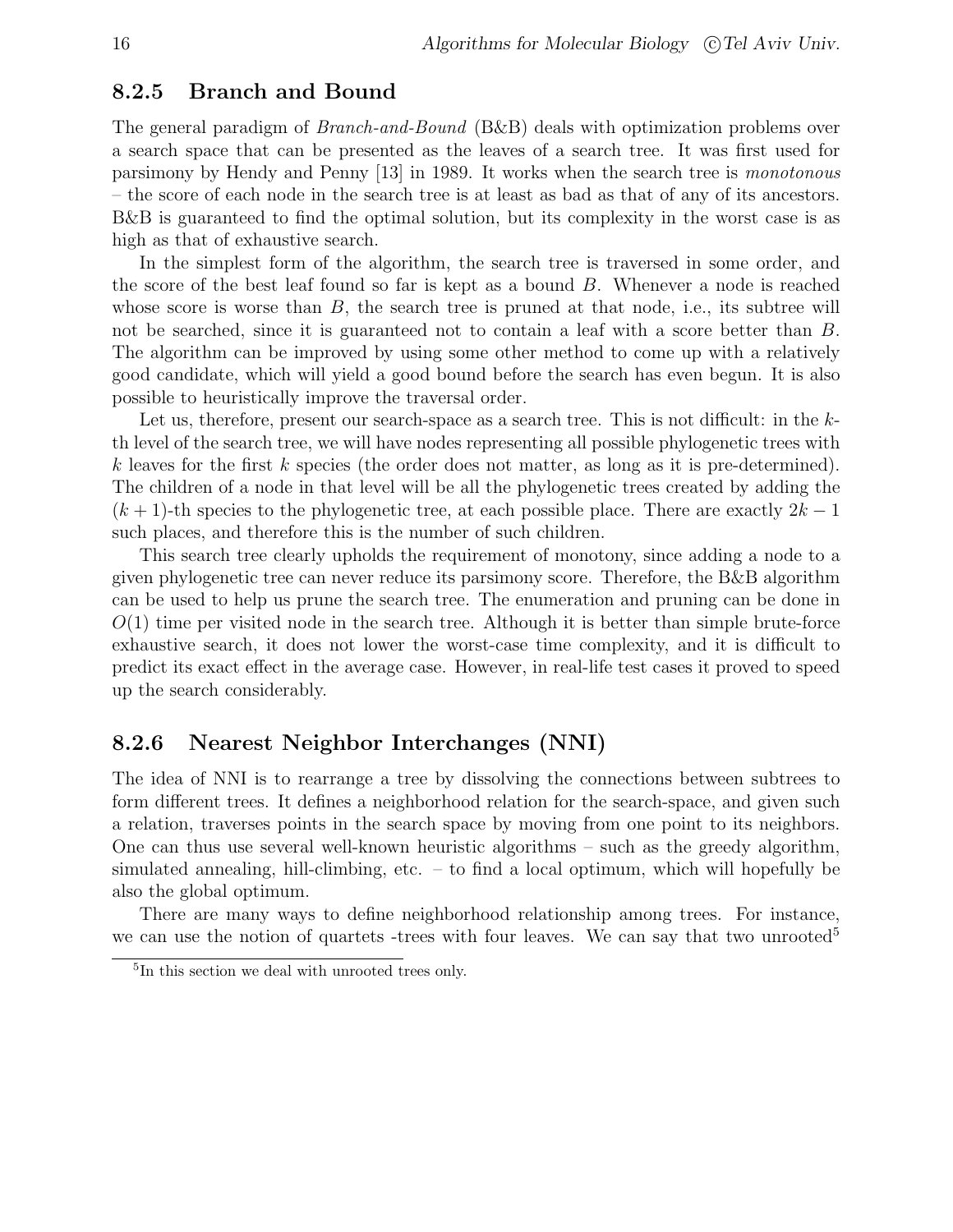

Figure 8.11: Neighbor interchange options referred to as (left to right)  $AC|BD$ ,  $AB|CD$ ,  $AD|BC$ , of an unrooted tree with 4 subtrees  $A, B, C$ , and  $D$ .

trees are neighbors, if they can be presented as quartets joining the same four subtrees, only with a different pairing within the quartet (see Figure 8.11). This relation is called Nearest Neighbor Interchange. For trees of 5 species, its neighborhod graph is known as Peterson's graph. This is also referred to as Branch Swapping.

Another way to define neighborhood relationship is to define neighbors of a tree to be those trees created by detaching any subtree and attaching it in some place other than its original location.

## 8.2.7 Compatibility

Compatibility is another attempt to define a target function for the phylogeny problem: the number of characters which are compatible with the given tree. We will try finding the phylogeny which is compatible with as many characters as possible.

The compatibility criterion is a simplification of parsimony, which is most useful when all of the characters used to build a phylogeny are binary.

**Definition** A binary character c is *compatible* with a tree T iff there exists an assignment of the states of the character to nodes of  $T$ , such that a change occurs only along a single edge.

This definition clearly states that the assignment of a compatible character must group each state into a single connected graph component in the tree. The general case for character with any number of states is:

**Definition** A character c with k possible states is said to be *compatible with a tree T* with labeled leaves, iff there is a labeling of the internal nodes such that the total number of changes of c is exactly  $k - 1$ .

Note that when we say that a character c has  $k$  states, that means that there are  $k$ different values of  $c$  in the input. For instance, if for a given DNA site all the species in the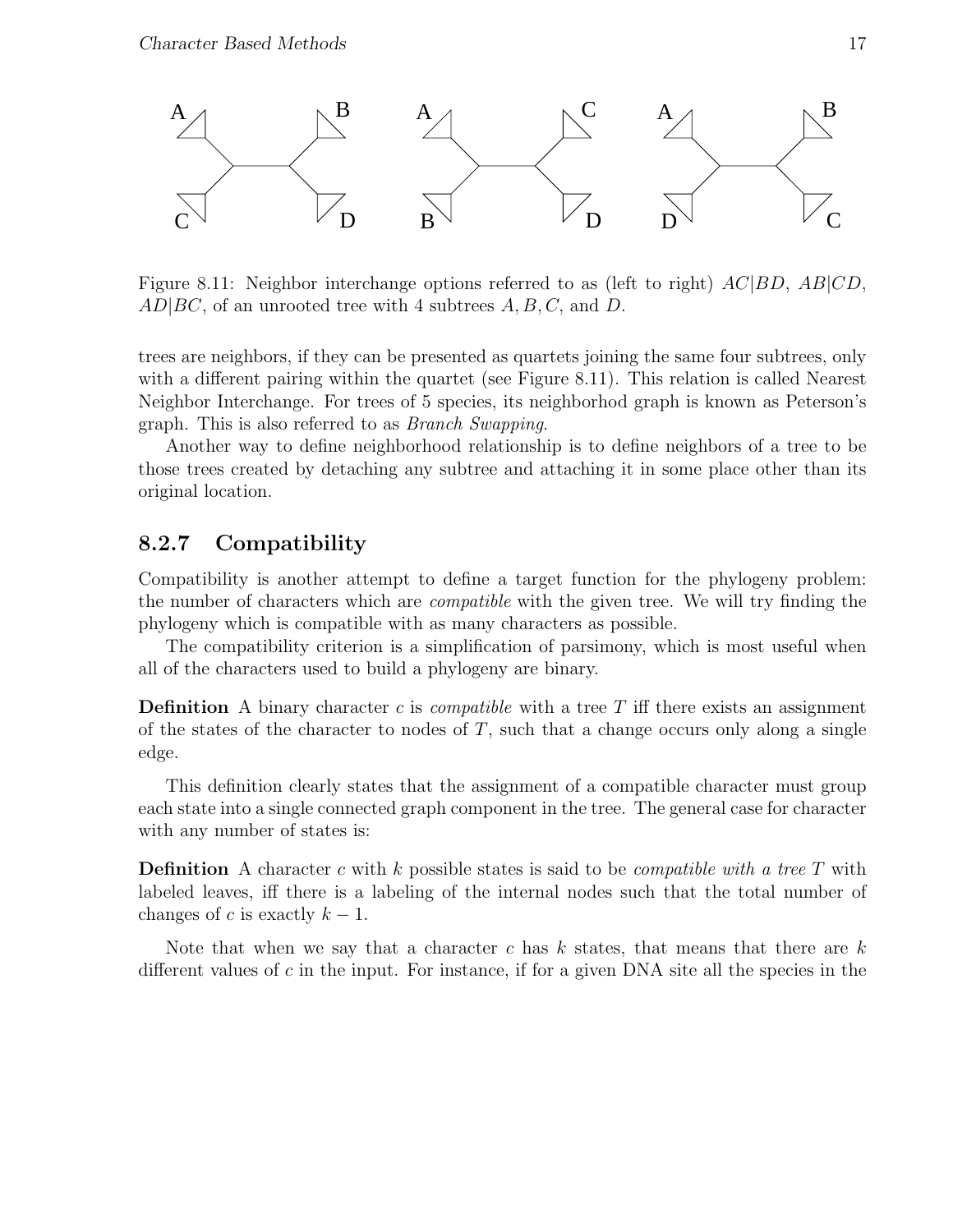

Figure 8.12: compatible and incompatible binary characters defined on a tree over four species. The character on the left is compatible with the tree because only a single edge change (indicated by the heavy line) is required to evolve a single, ancestral state at the root into the states at the leaves. In contrast, the character on the right requires two changes.

input have either 'T' or 'C', this site has only 2 states, and not 4. It is clear then, that a k-state character can have no less than  $k-1$  changes.

In the following discussion, we will assume that all characters are *binary*, i.e., have exactly two possible states, 0 and 1. An example of compatibility is shown in Figure 8.12.

## 8.2.8 Compatibility and Parsimony

Compatibility, in the binary case at least, is easily shown to be a special case of parsimony. To solve the compatibility problem, we will use a slightly modified, thresholded version of parsimony, where for each character that changes at least twice we "charge" exactly 2 (instead of the real total number of changes). This problem is not more difficult than regular parsimony.

To prove this equivalence between thresholded parsimony and compatibility, let us now define  $n_i$  to be the number of characters that need i changes. The total score in that case is clearly  $S(T) = n_1 + 2(n - n_0 - n_1) = 2n - 2n_0 - n_1$ . The numbers n and  $n_0$  are fixed for the given data, and so minimizing the score S means maximizing  $n_1$ , which is exactly the number of compatible characters.

Hence we can use the methods described for solving large parsimony, to solve the problem of compatibility. However, this is not of much help, since parsimony is an NP-hard problem.

#### 8.2.9 Pairwise Compatibility (compatibility of binary characters)

The first step in working with compatibility, is parallel to the small parsimony problem (see 8.2.2): Given a tree T with labeled leaves, find the best compatibility score that can be achieved for that tree, i.e., the maximum number, over all possible labelings of internal nodes, of characters compatible with the fully-labeled tree. This can be done easily using Fitch's algorithm (see 8.2.2).

The more interesting problem here is of course that of "large compatibility" – finding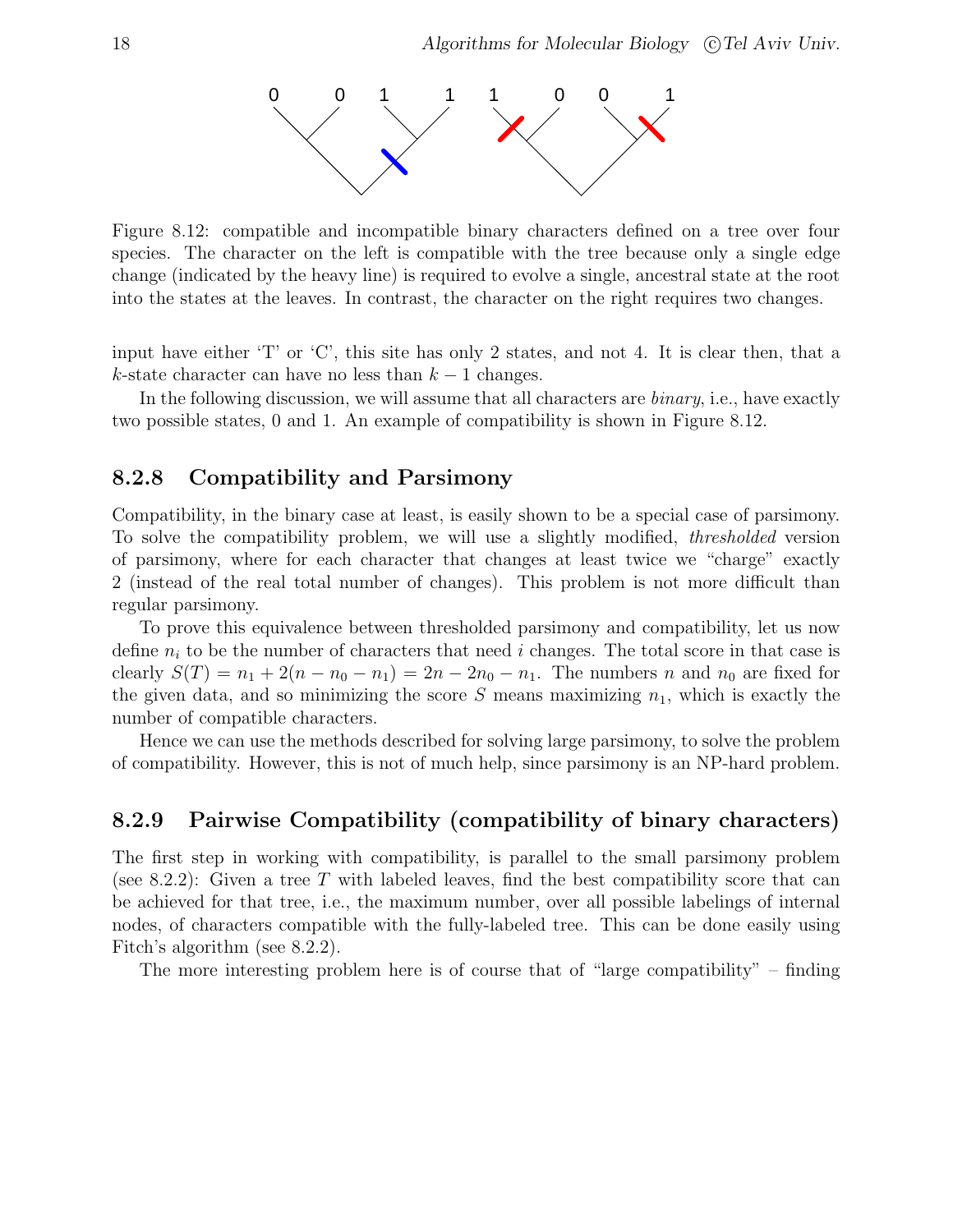| <b>Species</b> | Character $X \mid$ Character Y |  |
|----------------|--------------------------------|--|
| Species 1      |                                |  |
| Species 2      |                                |  |
| Species 3      |                                |  |
| Species 4      |                                |  |
| Species 5      |                                |  |

Table 8.2: An example of 5 Species with two characters (X and Y). Character X and Y have only three of the four possible pairing  $({1, 1}$  does not exist), and hence are compatible according to the pairwise compatibility test.

the best phylogeny given only the data matrix  $M$ . We shall tackle this problem through the notions of pairwise compatibility and joint compatibility.

**Definition** Two binary characters  $c_1$  and  $c_2$  in a set S of species, are said to be *pairwise compatible* (written  $PC(c_1, c_2)$ ), if there exists a tree T such that both  $c_1$  and  $c_2$  are compatible with T.

**Definition** Characters  $c_1, \ldots, c_k$  are said to be *mutually compatible* if there exists a tree T such that for every *i*,  $c_i$  is compatible with  $T$ .

Theorem 8.1 (Wilson [25]) Pairwise Compatibility Test:

For characters i, j define the set  $S_{ij} := \{(x, y) : \exists species \; k \; such \; that \; M_{ki} = x \; and \; M_{kj} = y\},\$ where M is the input matrix described in problem 8.1; then  $PC(c, c')$  iff  $S_{cc'} \neq \{0, 1\}^2$ .

**Proof:** Assume  $S_{cc'} \neq \{0, 1\}^2$ . Then the set  $S_{cc'}$  has at most 3 members. First of all, if  $S_{cc}$  has only a single member, then c and c' each have a single possible state, which is impossible – since they are both binary characters. If  $S_{cc}$  has only 2 members, then we can in fact treat the two characters as a single binary character. Let us assume then that  $\{0,1\}^2 \backslash S_{cc'} = \{(x,y)\}.$  Figure 8.13 illustrates the basic structure of a tree that is compatible with two characters, having 3 combined values –  $(-x, -y)$ ,  $(-x, y)$ , and  $(x, -y)$ . Each triangle represents a subtree in which the values of both characters remain constant. The only mutations are along the two edges marked with bars, proving this part of the theorem. The other direction is simple, and is left as an exercise to the reader.  $\blacksquare$ 

The next, somewhat surprising, theorem by Estabrook et al. identifies jointly compatible sets of binary characters:

Theorem 8.2 (Estabrook et al. [10]) Pairwise Compatibility Theorem: All binary characters in a set S are jointly compatible iff  $\forall c, c' \in S, PC(c, c')$ .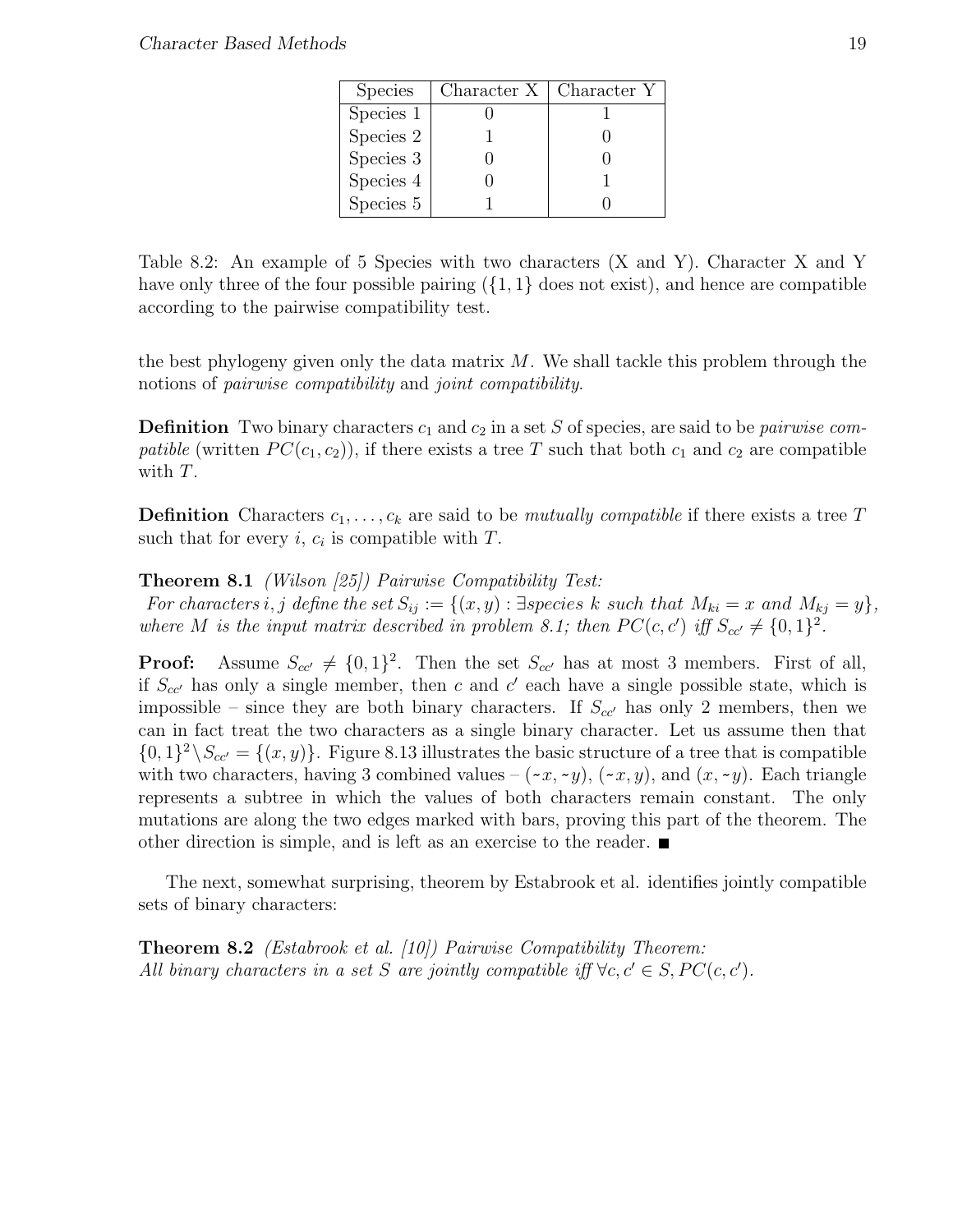

Figure 8.13: A schematic description of a tree that is compatible with two characters, having 3 combined values (see proof of theorem 8.1).

That is, a set of characters is mutually compatible iff they are pairwise compatible. Note that the theorem does not hold for characters that are not binary. We will not present a proof for this theorem.

From the above discussion, the problem of "large compatibility" is reduced to the problem of finding the largest jointly compatible set of characters, which amounts to finding a maximum clique in the pairwise-compatibility graph, defined as:

$$
G = (V, E); V = \{v_1, \dots, v_m\}; E = \{(v_i, v_j) : PC(c_i, c_j)\}
$$
\n(8.7)

This seems to be of no great help, because as we know, finding a maximum clique in a graph is NP-hard. However, there are algorithms, such as Bron and Kerbosch's [3] Branchand-Bound clique-finding algorithm, which seem to work very well with biological data. All in all, compatibility methods usually run faster than parsimony methods for the same data.

## 8.2.10 Perfect Phylogeny - Large Compatibility Problem

Problem 8.5 Large Compatibility Problem.

INPUT: Matrix M of binary character states.

GOAL: Find a maximum number of mutually compatible characters, and the corresponding tree.

The problem of *perfect phylogeny* (also called *full compatibility*) is to decide if all the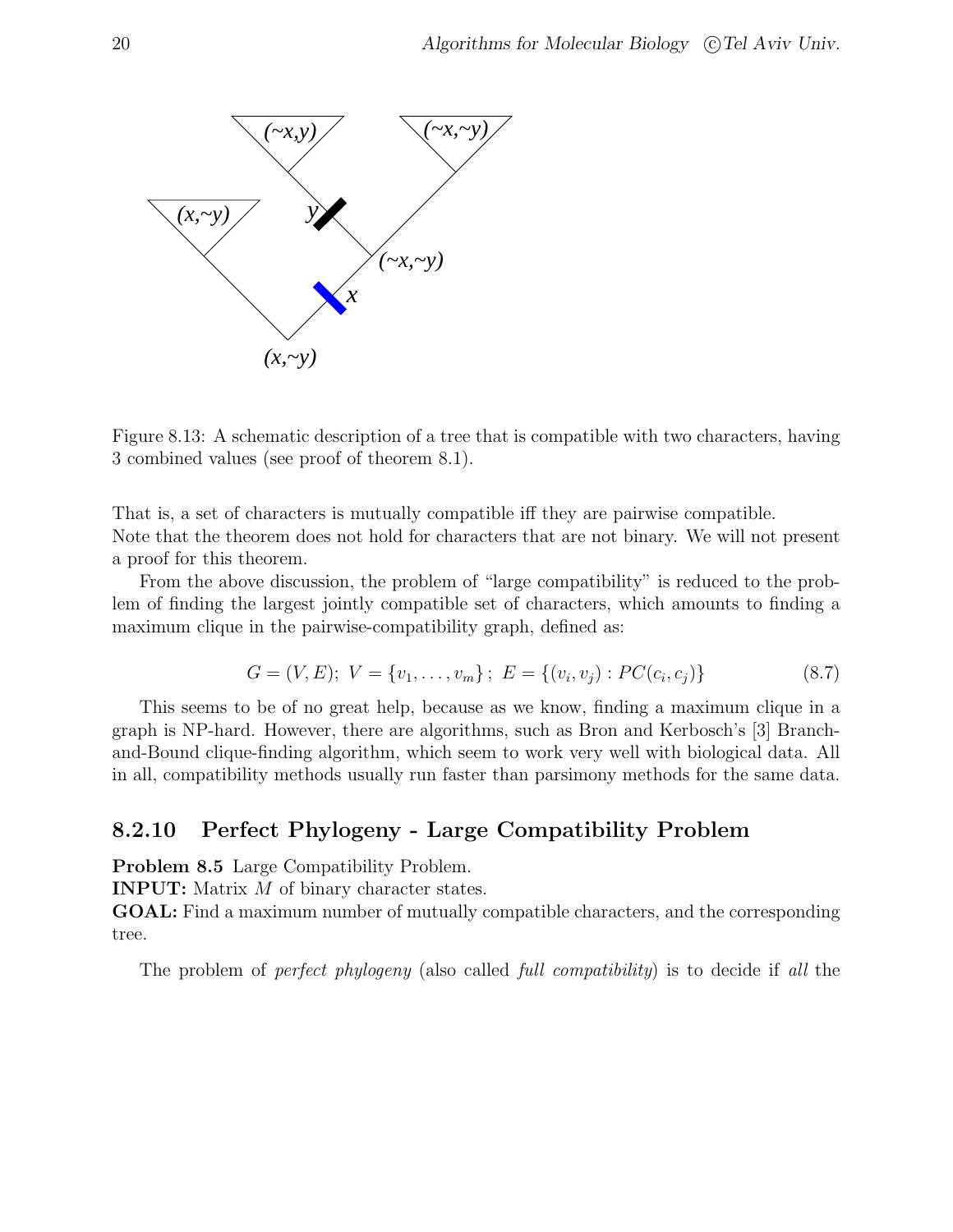characters are jointly compatible. For binary characters the problem is easy: it is solved by checking if the pairwise-compatibility graph is a complete graph. For non-binary characters, it was established (Kannan and Warnow [15]) that if the number of states that can be taken by each character equals 3 or 4, the problem has a polynomial-time solution in terms of  $n$  and  $m$  (the matrix dimensions). However, if the number of states is a variable, it can be shown (Bodlaender [2] , Steel [23]) that the generalized perfect phylogeny problem is NP-complete.

#### Finding the Tree

After finding the maximal clique in the compatibility graph, which means finding the largest set  $S^*$  of jointly compatible characters, we still have to construct the phylogeny itself. This is performed simply by successively splitting the set of species according to each of the characters in  $S^*$ . At each step of the algorithm, one of the characters in  $S^*$  is used to extend the tree T. The set S holds the characters not yet used. Each node in T will be either unlabeled, or labeled with a set  $L_v \subseteq \{1, \ldots, n\}$ , representing species. Define, for each character and labeled node v:  $L_v^i(c) \equiv L_v \cap \{k : k_c = i\}.$ 

- Initialization:
	- 1.  $T \leftarrow$  a tree containing a single node r, labeled with the set  $L_r = \{1 \dots n\}$ .
	- 2.  $S \leftarrow S^*$ .
- Iteration:
	- 1. Choose any character  $c \in S$ .
	- 2. Find a labeled node  $v \in V(T)$  such that  $|L_v^i(c)| \neq 0$  for  $i = 0, 1$ .
	- 3. Add two new vertices,  $v^0$  and  $v^1$  to T, labeling  $v^i$  with  $L_v^i$ .
	- 4. Add two edges connecting each  $v^i$  to v.
	- 5. Remove the label from v.
	- 6.  $S \leftarrow S \setminus \{c\}.$
	- 7. Go back to step 1 while  $S \neq \emptyset$ .

The resulting tree  $T$  is an unrooted phylogeny with labeled leaves. Finding the labeling of the internal nodes is simple and can be done using Fitch's algorithm described in section 8.2.2.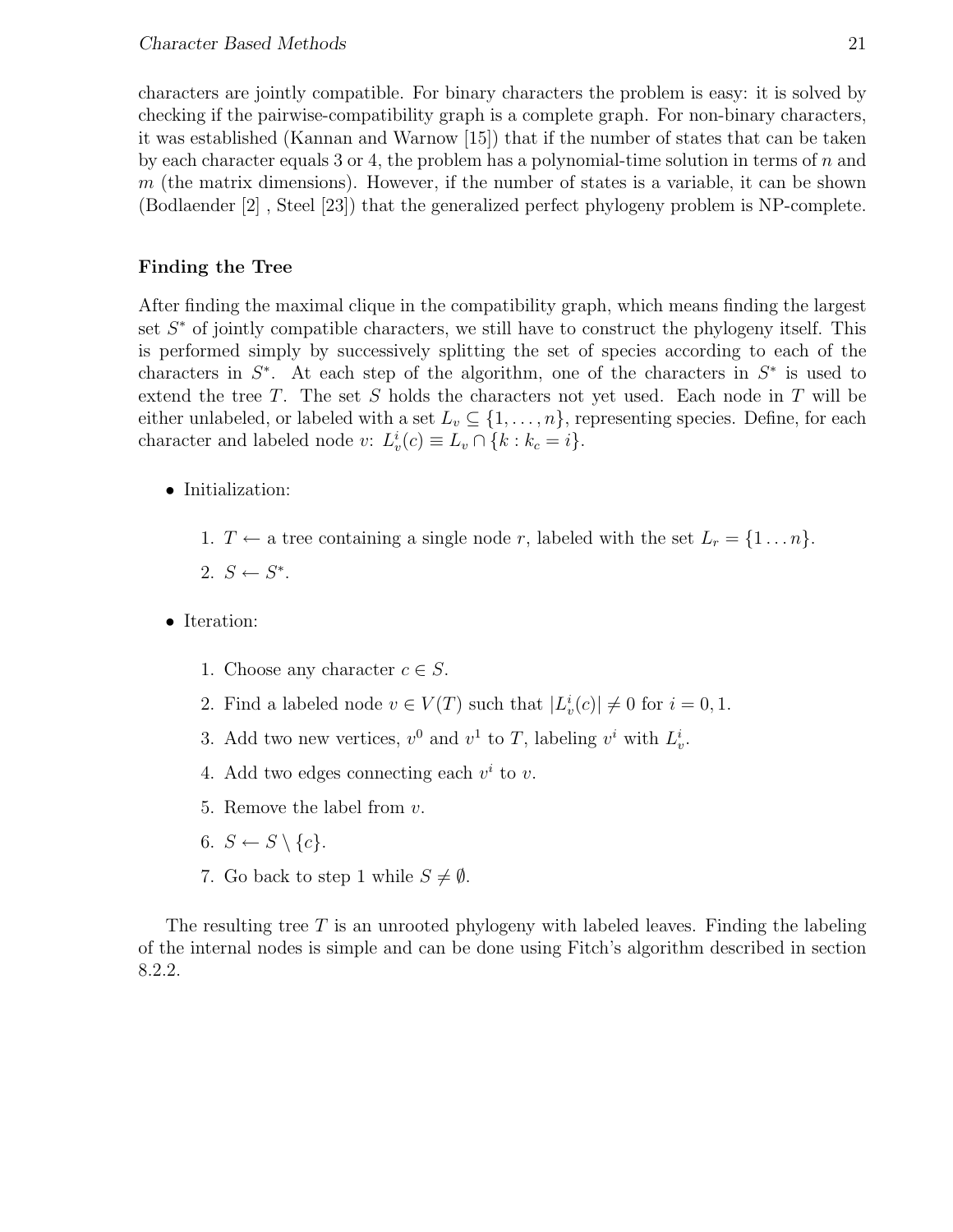# 8.3 Distance Based Methods

Phylogenies based on parsimony and compatibility both try to minimize the number of changes required to explain observed phenotype differences among a set of species. The "distance" between species, which is the number of character changes postulated to mutate one species into another, is unknown until a particular tree is chosen. An alternative approach to phylogeny is to define interspecies distances a priori, and then search for a tree which is consistent with these distances. This approach is at the core of all the distance-based phylogeny methods.

Formally, a distance-based method defines a distance function  $d(i, j)$  on pairs of species  $(i, j)$ . The distance function is inferred from the species according to some model of character change. The distance-based phylogeny problem is to find an edge-weighted tree in which the path joining species i and j has total weight  $d(i, j)$  for every species pair  $(i, j)$ .

Problem 8.6 Distance Based Phylogeny.

INPUT: Matrix d of distances between species.

GOAL: Find a tree, which is consistent with the distances given in d; the edges of the tree will have weights equal to the distances, and the species will be the leaves...

## 8.3.1 Pairwise Distances

Given a measure of the distance between each pair of species, a simple approach to the phylogeny problem would be to find a tree that predicts the observed set of distances as closely as possible. This leaves out some of the information in the data matrix  $M$ , reducing it to a simple table of pairwise distances. However, it seems that in many cases most of the evolutionary information is conveyed in these distances.

For the analysis in this section, we shall first need to define an additive continuous distance function, so that the distance between two species would be expected to be proportional to the total branch lengths between the species. Thus if species  $a$  and  $b$  are connected via two edges in the tree, with lengths  $d_{a,v}$  and  $d_{b,v}$  (see Figure 8.14), the distance between them would be  $d_{a,v} + d_{b,v}$ . Furthermore, given the distances between three species –  $d_{a,b}$ ,  $d_{a,c}$ , and  $d_{b,c}$ , we could easily calculate the inner distances –  $d_{a,v}$ ,  $d_{b,v}$ , and  $d_{c,v}$ , by solving a system of linear equations. Figure 8.14 illustrates a small tree, and table 8.3 contains the distances it predicts.

We will give some examples of how distances may be computed to make them comply with our requirements – one for proteins, and another for DNA sequences.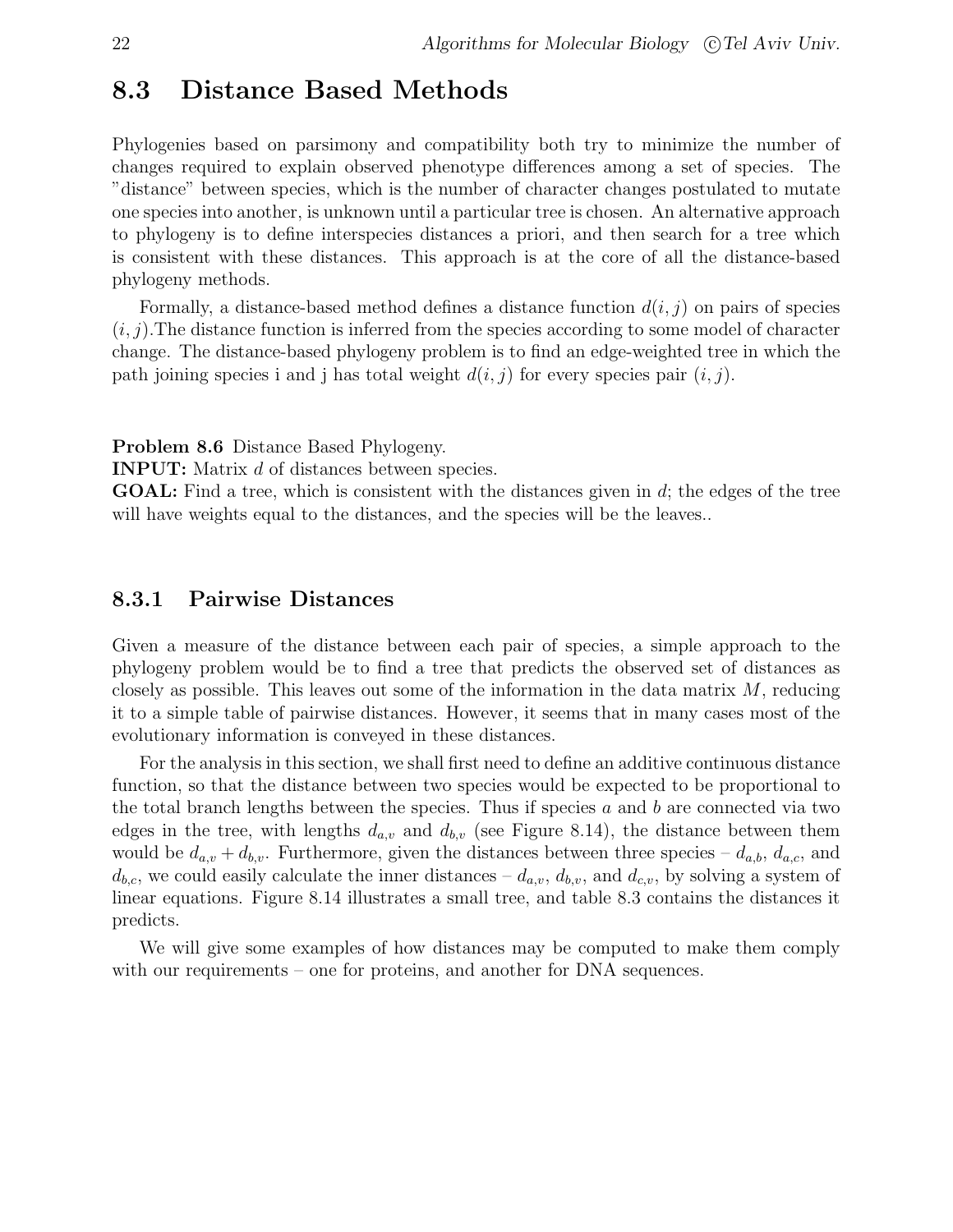

Figure 8.14: A small tree with 3 species –  $a, b$ , and  $c$ . The branch lengths correspond to the pairwise distances in table 8.3.

|              | a                 | h                 | С    |
|--------------|-------------------|-------------------|------|
| $\mathbf{a}$ | $\mathbf{\Omega}$ | 0.08              | 0.45 |
| b            | 0.08              | $\mathbf{\Omega}$ | 0.43 |
| C            | 0.45              | 0.43              |      |

Table 8.3: Distances  $d_{i,j}$  predicted by the tree in Figure 8.14.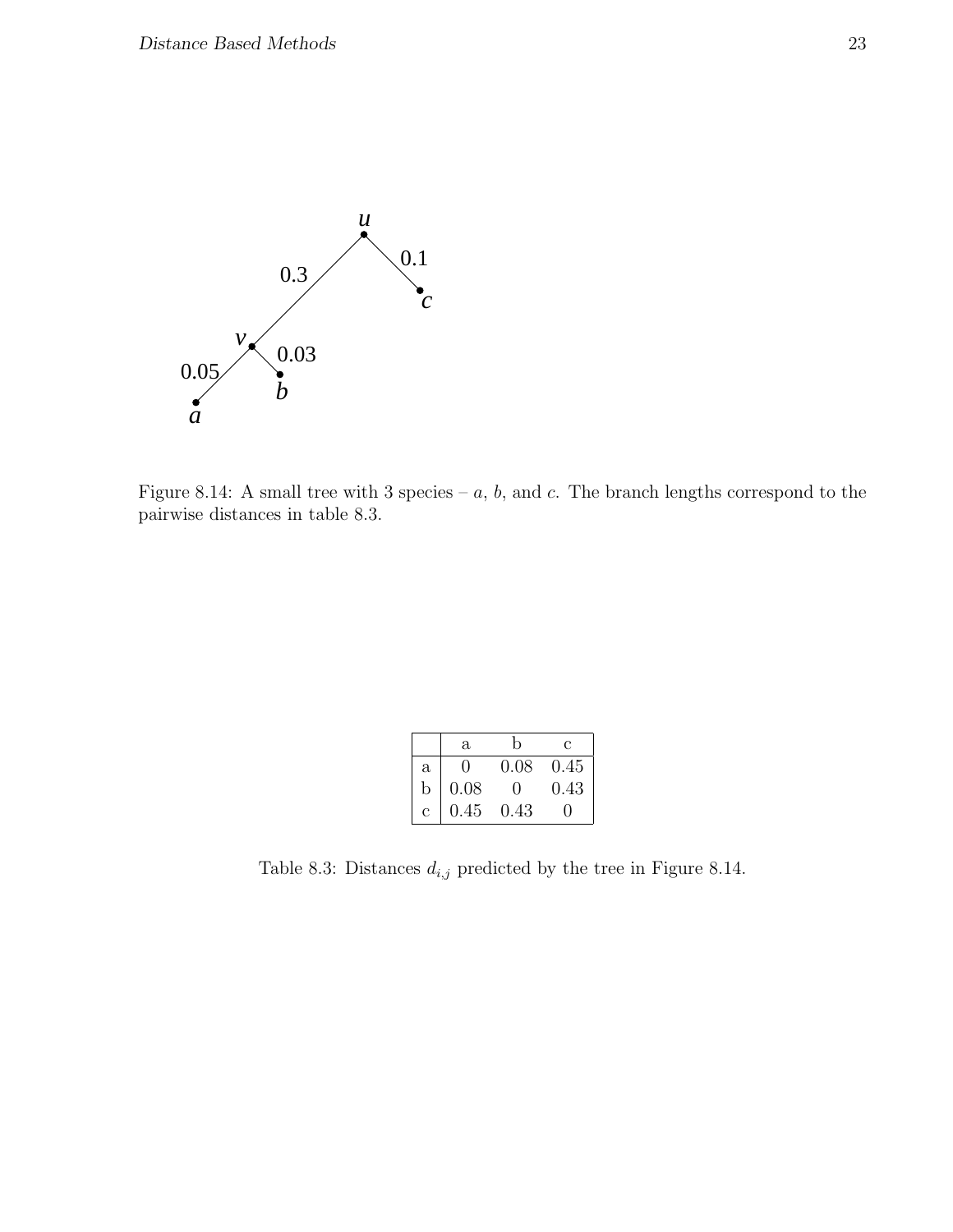#### 8.3.2 Distance between Proteins – PAM matrices

We have already defined the  $PAM$  matrices, when we discussed heuristics for sequence alignment (in lecture  $\#3$ ). The  $PAM_n$  matrix is designed to compare two amino-acid sequences which are n  $PAM$  units apart. Its calculation involves raising  $M$ , the mutation probabilities matrix for one  $PAM$  unit, to the power of n. For a continuous distance function, we need to define *PAM* matrices for non-integer units, as well.

Let  $M = U^{-1} \lambda U$  be the diagonalization of M, where  $\lambda$  is a diagonal matrix, whose entries are  $M$ 's eigen-values, and  $U$  is an orthonormal matrix, which consists of the corresponding eigen-vectors. Given a real x, the  $PAM_x$  distance matrix is simply:

$$
PAM_x(i,j) = \log \frac{M^x(i,j)}{f(i)}
$$

where  $f(i)$  is the frequency of the *i*-th amino-acid, and  $M^x = U^{-1} \lambda^x U$ .

#### 8.3.3 Distance between DNA Sequences – Jukes-Cantor Model

According to the model of Jukes and Cantor [14] each base in the DNA sequence has an equal chance of mutating, and when it does, it is replaced by some other nucleotide uniformly. For a mutation probability of  $3\alpha\Delta t$  during each infinitesimally small period of time  $\Delta t$  (frequency), the chance of a nucleotide x remaining unchanged over a period of  $T$  time units is (see Figure 8.15):

$$
P_{x \to x} = \frac{1}{4}(1 + 3e^{-4\alpha T})
$$

Given a branch in the tree, the probability that the site is different at the two endpoints is therefore:

$$
P_{u \neq v} = 1 - P_{x \to x} = \frac{3}{4} (1 - e^{-4\alpha T})
$$

#### Other Related Models

- Kimura's 2-parameters model [16] Very similar to Jukes-Cantor model only there are two different rates
	- purine-purine  $(A,G)$  or pyrmidine-pyrmidine  $(C,T)$
	- purine-pyrmidine or pyrmidine-purine
- Extensions of the Kimura's model to asymmetric base frequencies  $[6, 18]$ .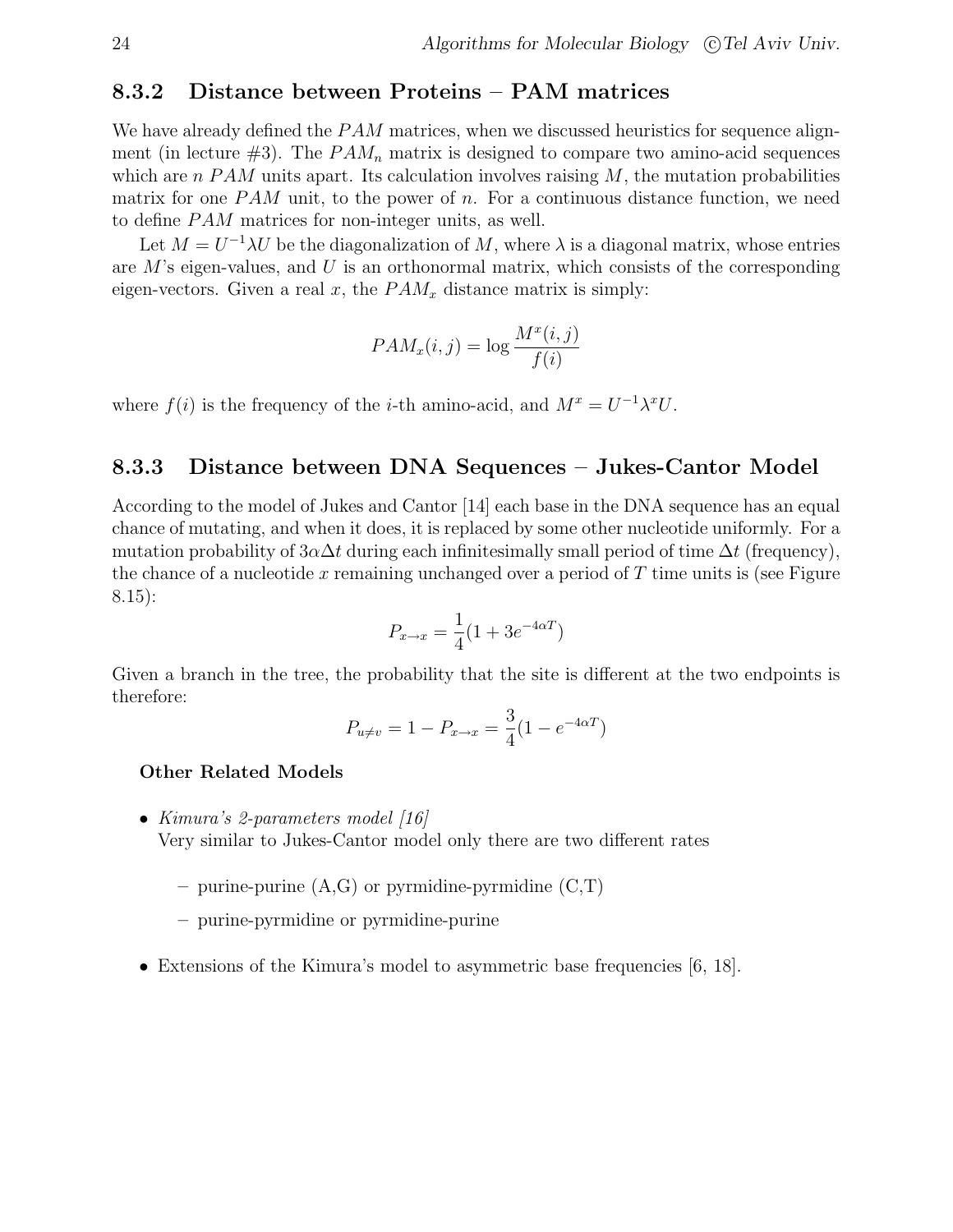

Figure 8.15: The Markov process version of the Jukes/Cantor model. a is the rate of mutation, and dt is the time interval per step of the process.

# 8.3.4 Computing Distance-Based Phylogencies: Least Squares Methods

One of the more statistically justified methods to approximate a distance matrix is the least squares approach. In this formulation we are giving, for each pair of species, the measured distance  $Di, j$  between them, and the weight  $wi, j$  that intuitively quantifies the accuracy of this measure .Our goal is to find a tree  $T$ , whose leaves are the n given species, and that predicts distances  $d_{ij}$  between the species, so that the following expression is minimized:

$$
SSQ(T) \equiv \sum_{i=1}^{n} \sum_{j \neq i} w_{ij} (D_{ij} - d_{ij})^2
$$
 (8.8)

The SSQ is a measure of the discrepancy between the observed distances  $D_{i,j}$  and the distances  $d_{i,j}$  predicted by T. The weights  $w_{i,j}$  are usually all 1, or  $w_{i,j} = \frac{1}{D_{i,j}^2}$ .

#### Problem 8.7 Least Squares Tree.

**INPUT:** The distance  $D_{i,j}$  between species i and j, for each  $1 \leq i, j \leq n$ , and a corresponding set of weights  $w_{i,j}$ .

**GOAL:** Find the phylogenetic tree  $T$  and its branch length, with the species as its leaves, that minimize  $SSQ(T)$ .

Again, a "small" version of this problem is formulated for a given tree, only trying to minimize SSQ by determining the branch lengths. In general, the "large" problem of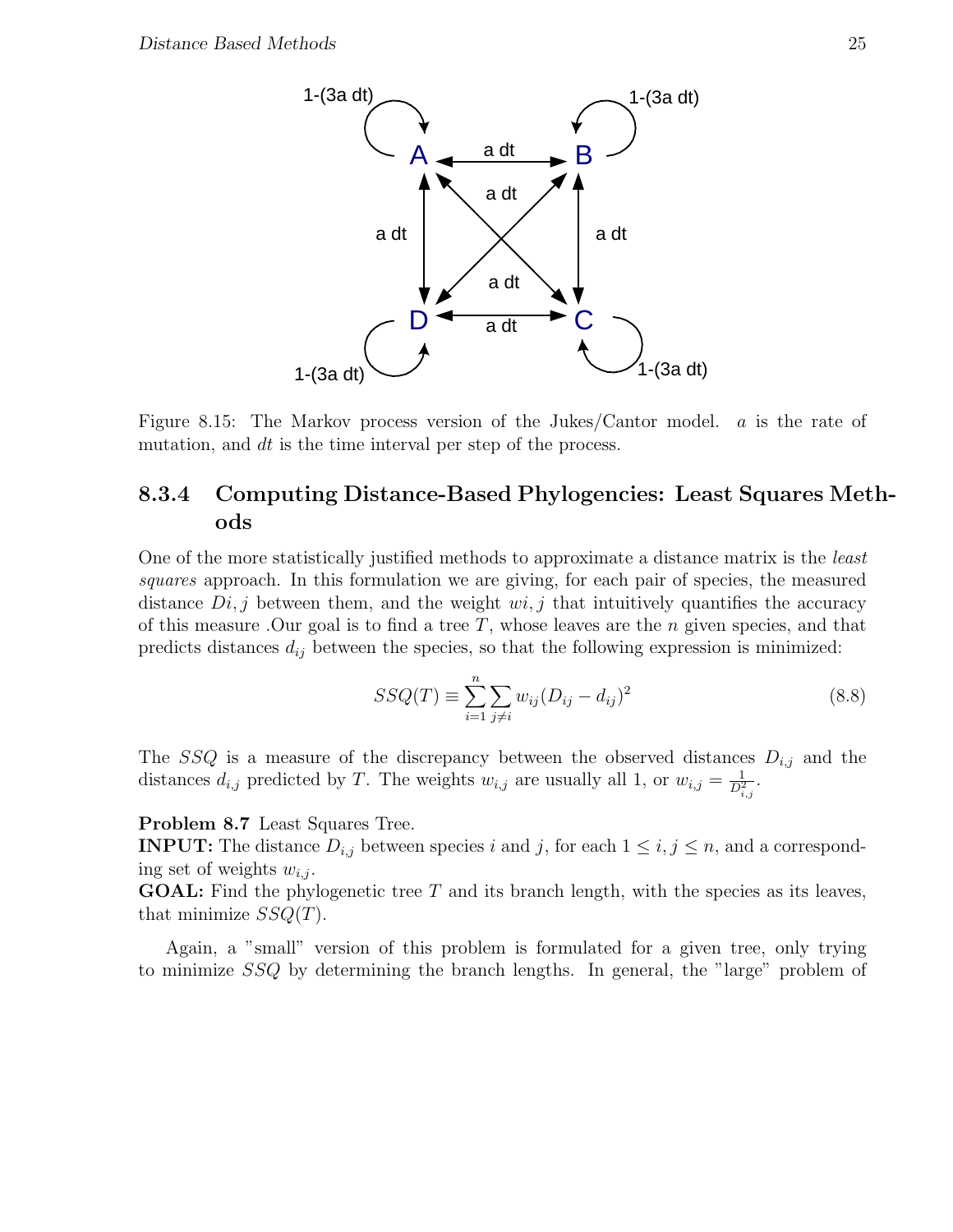finding the least squares tree is NP-complete [4]. We will discuss two polynomial heuristics – UPGMA and Neighbor-Joining. We have already studied these algorithms in lecture  $#5$ , where we used them to iteratively add one additional string to a growing multiple alignment. thus obtaining a progressive alignment.

## 8.3.5 UPGMA

UPGMA, or Unweighted Pair Group Method with Arithmetic mean [19], is a clustering procedure, which is simple and intuitive. It works by clustering the sequences, at each stage amalgamating two clusters, and at the same time creating a new node on a tree. The tree can be imagined as being assembled upwards, each node being added above the others and the edge lengths being determined by the difference in the heights of the nodes at the top and bottom of an edge.

Being able to assign branch lengths to a given tree, as we have demonstrated, we need to minimize  $SSQ(T)$  over the possible tree topologies. UPGMA is a heuristic algorithm that usually generates satisfactory results. Basically, the algorithm iteratively joins the two nearest clusters (or groups of species), until one cluster is left. [12pt]

#### UPGMA algorithm:

Let d be the distance function between species, we define the distance  $Di, j$  between two clusters of species  $C_i$  and  $C_j$  as follows:

$$
D_{i,j} = \frac{1}{n_i + n_j} \sum_{p \in C_i} \sum_{q \in C_j} d(p, q)
$$

where  $n_i = |C_i|$  and  $n_j = |C_j|$ .

- Initialization:
	- 1. Initialize n clusters with the given species, one species per cluster.
	- 2. Set the size of each cluster to 1:  $n_i \leftarrow 1$ .
	- 3. In the output tree  $T$ , assign a leaf for each species.
- Iteration: combine two clusters to form a new cluster.
	- 1. Find the i and j that have the smallest distance  $D_{ij}$ .
	- 2. Create a new cluster  $(ij)$ , which has  $n(i) = n_i + n_j$  members.
	- 3. Connect  $i$  and  $j$  on the tree to a new node, which corresponds to the new cluster  $(ij)$ , and give the two branches connecting i and j to  $(ij)$  length  $\frac{D_{i,j}}{2}$  each.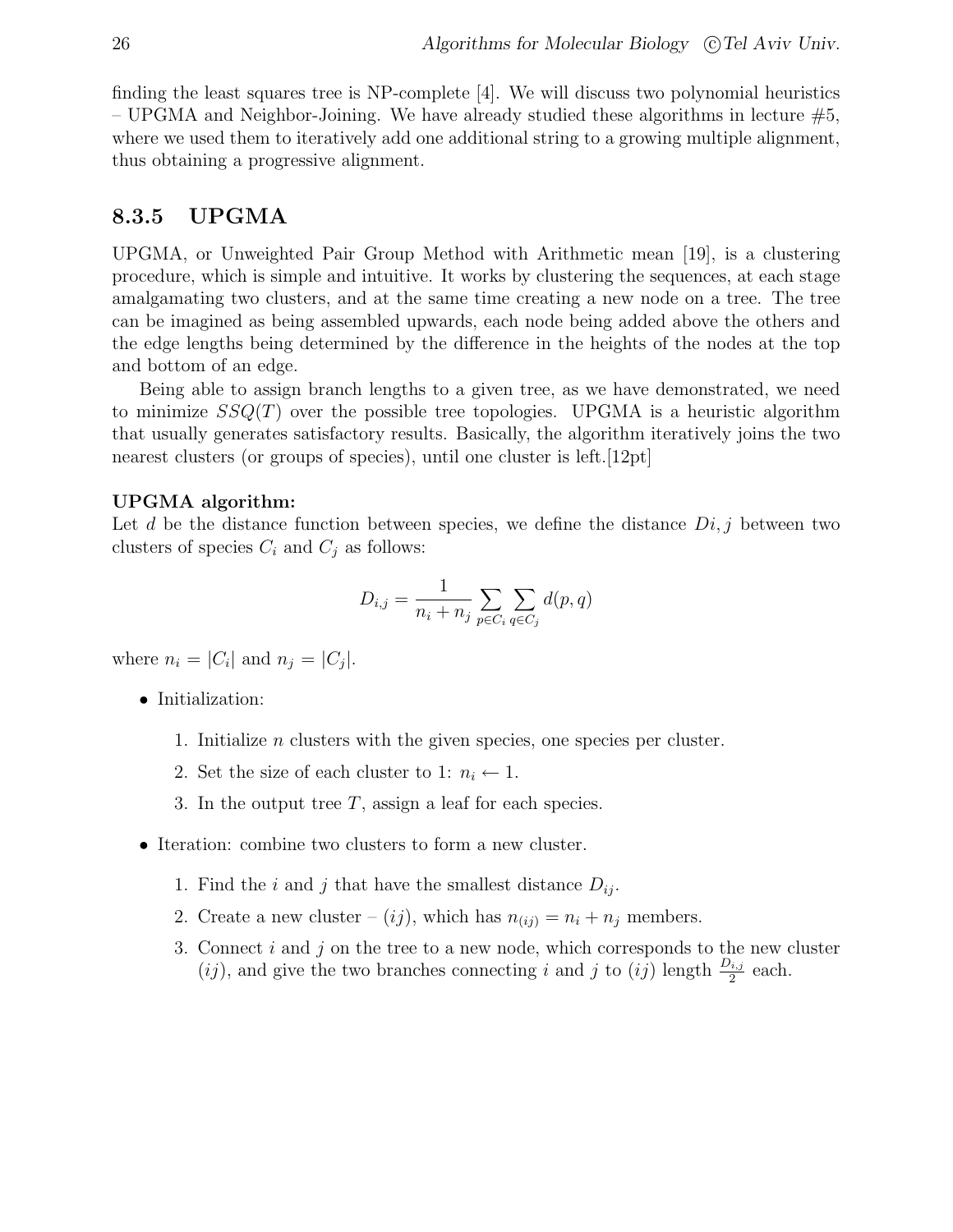4. Compute the distance from the new cluster to all other clusters (except for i and j, which are no longer relevant) as a weighted average of the distances from its components:

$$
D_{(ij),k} = \left(\frac{n_i}{n_i + n_j}\right)D_{i,k} + \left(\frac{n_j}{n_i + n_j}\right)D_{j,k}
$$

- 5. Delete the columns and rows in D that correspond to clusters i and j, and add a column and row for cluster  $(ij)$ , with  $D_{(ij),k}$  computed as above.
- 6. Return to 1 until there is only one cluster left.

**Complexity:** The time and space complexity of UPGMA is  $O(n^2)$ , since there are  $n-1$ iterations, with  $O(n)$  work in each one.

#### Molecular Clocks and Ultrametric Property of distances

UPGMA produces a rooted tree of a special kind - a clocklike, or ultrametric, in which the total branch length from the root to any leaf is equal. In other words, there is a "molecular clock" that ticks in a constant pace (i.e., the mutation rate is identical for all species), and all the observed species are at an equal number of ticks from the root (see also page 7). If the solution to the least squares problem is 0, and there is a molecular clock (i.e., the solution is a clocklike tree), then UPGMA is guaranteed to return the optimal solution. Actually, UPGMA implicitly assumes the existence of an ultrametric tree, which explains why the new node,  $(ij)$ , is the mean of the two nodes that were joined to create it, as shown in Figure 8.16. It is therefore not surprising that for substantially non-clocklike trees, the algorithm might give seriously misleading results.

Another assumption that  $UPGMA$  does is *additivity*: In the "real" tree, distances between species are the sum of distances along the path between the corresponding leaves.

There are two corollaries of additivity that the next algorithm will use

- For every three nodes  $i, j, k$  connected through an internal node m with the distances:  $D(i, m) = a, D(j, m) = b, D(k, m) = c$  then  $D(m, k) = 1/2(D(i, k) + D(j, k) - D(i, j))$ (see Figure 8.17).
- For every four nodes  $i, j, k, l$  connected through an two internal nodes  $m, n$  where m is connected with i, k and n, and n is connected with j, l and m the following holds:  $D(i, k) + D(j, l) \leq D(i, j) + D(k, l) = D(i, l) + D(k, j)$ (see Figure 8.17).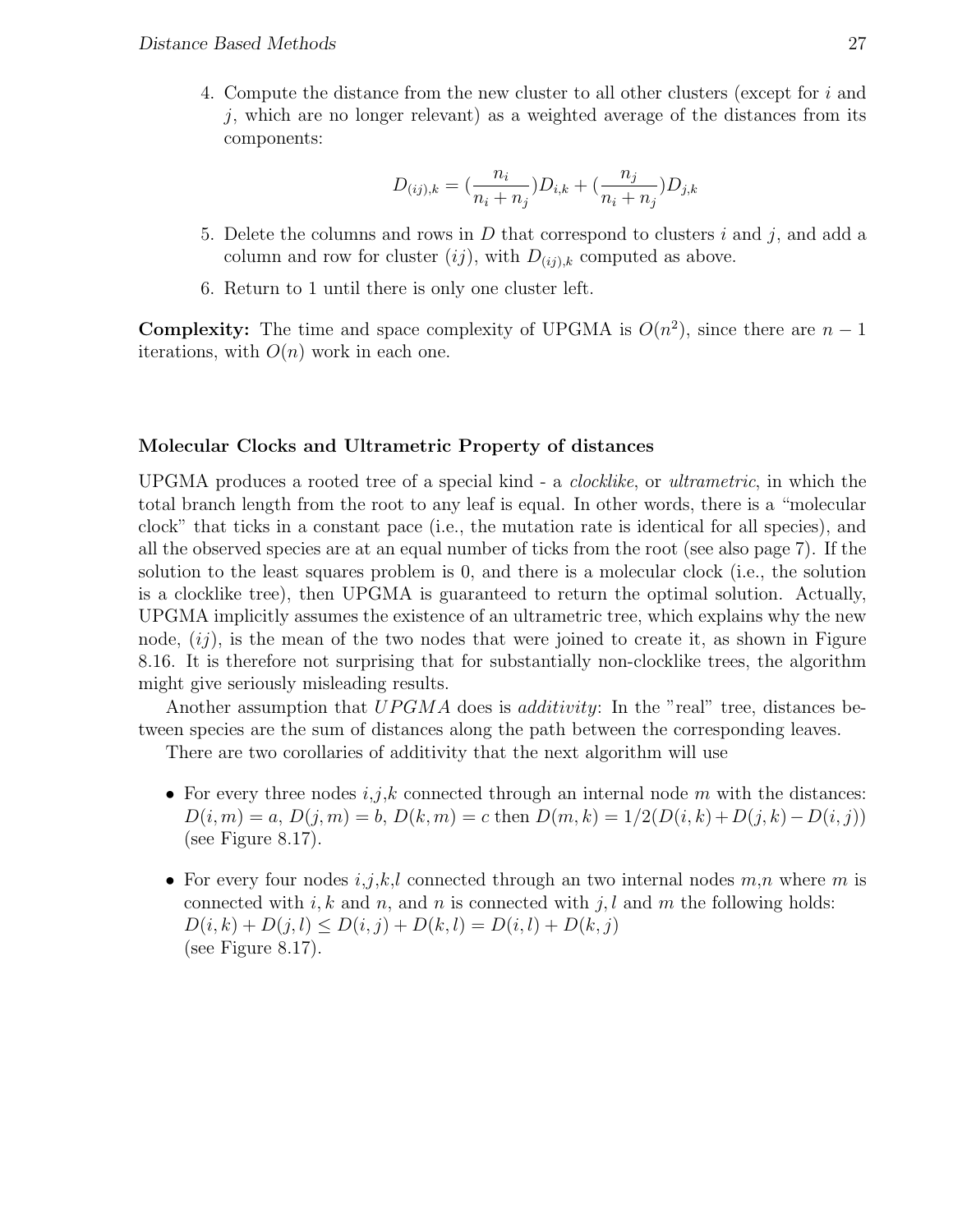

Figure 8.16: A clocklike tree, showing the clustering (ab) of the two nodes a and b by UPGMA and by the Neighbor-Joining algorithm.



Figure 8.17:  $D(i, j) + D(k, l) \le D(i, j) + D(k, l) = D(i, j) + D(k, l).$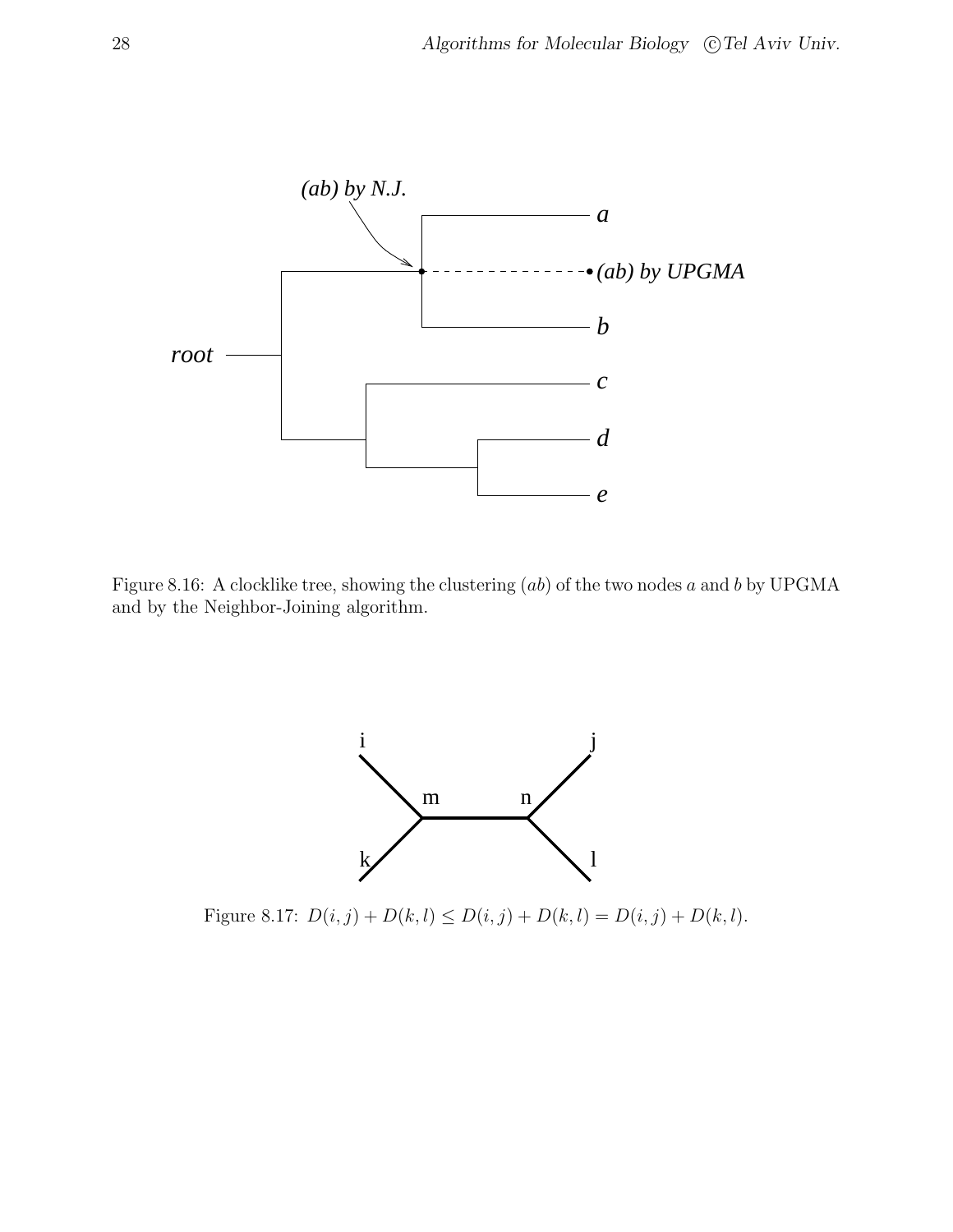## 8.3.6 Neighbor Joining

The Neighbor-Joining algorithm is another quick clustering technique, which attempts to approximate the least squares tree, this time relying strongly on the additivity (and its implied corollaries) but without resorting to the assumption of a molecular clock. The idea here is to join clusters that are not only close to one another, but are also far from the rest. In each iteration, the algorithm attempts to find the direct ancestor of two species in the tree. For node  $i$ , its distance  $u_i$  from the rest of the tree is estimated using the formula:  $u_i = \sum$  $k\neq i$  $\frac{D_{i,k}}{(n-2)}$ . In order to minimize the sum of all branch lengths, also known as the  $minimum-evolution$  criterion, the nodes i and j that are clustered next are those for which  $D_{i,j} - u_i - u_j$  is smallest as can be seen in Figure 8.18 (the reader is referred to [17] for a more elaborate explanation on this issue). The lengths  $d_{k,(ij)}$  of the new branches are calculated by solving the same system of linear equations mentioned earlier in section 8.3.1. The solutions are written below, in equations 8.9 and 8.10. Neighbor-Joining has a running time of  $O(n^2)$ , like UPGMA.

#### Neighbor-Joining algorithm [21]:

- Initialization: same as in UPGMA (see 8.3.5).
- Iteration:

1. For each species, compute  $u_i = \sum$  $k\neq i$  $\frac{D_{i,k}}{(n-2)}$ .

- 2. Choose the *i* and *j* for which  $D_{i,j} u_i u_j$  is smallest.
- 3. Join clusters i and j to a new cluster  $(ij)$ , with a corresponding node in T. Calculate the branch lengths from  $i$  and  $j$  to the new node as:

$$
d_{i,(ij)} = \frac{1}{2}D_{i,j} + \frac{1}{2}(u_i - u_j) \quad , \quad d_{j,(ij)} = \frac{1}{2}D_{i,j} + \frac{1}{2}(u_j - u_i) \tag{8.9}
$$

4. Compute the distances between the new cluster and each other cluster:

$$
D_{(ij),k} = \frac{D_{i,k} + D_{j,k} - D_{i,j}}{2} \tag{8.10}
$$

- 5. Delete clusters i and j from the tables, and replace them by  $(ij)$ .
- 6. If more than two nodes (clusters) remain, go back to 1. Otherwise, connect the two remaining nodes by a branch of length  $D_{i,j}$ .

The time complexity of the algorithm is  $O(n^2)$ .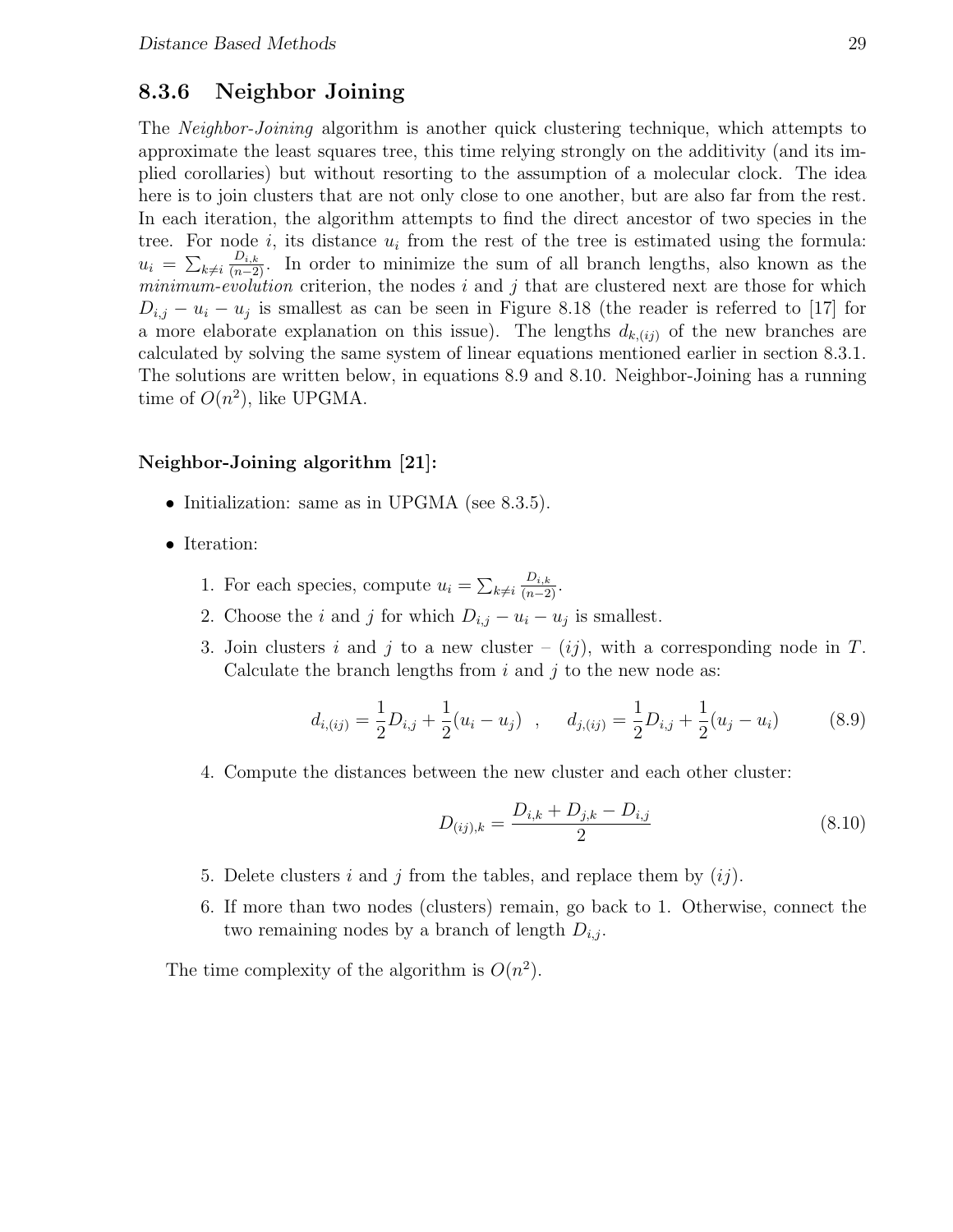

Figure 8.18:  $D_{i,j} - u_i - u_j$  is the smallest, which means they are close to one another and far from the rest of the tree, therefore the neighbor-joining algorithm will cluster them together.

# 8.4 Probabilistic Approaches

Given a tree, we often wish to have a statistical measure of how well it describes our data. As we have seen earlier in the course, we can use the likelihood score to estimate our hypothesis, which is in this case a phylogenetic tree  $T$ . For a set of species with observed values  $M$ , we would choose the tree that maximizes  $P(M|T)$ . In the following section, we shall assume that the tree topology is known, and show how to find the optimal branch lengths. To this end, we will first demonstrate how to calculate the likelihood of a tree efficiently. We will not discuss the issue of searching among tree topologies, which suffers from the same difficulties we mentioned in the previous sections, although is not proven to be NP-complete.

## 8.4.1 Likelihood of a Tree

For the analysis below, we shall use the following terms:

**Definition** Labels, or states, are the vectors of m character values associated with each species, or node in the tree (we will refer to a node and to its label interchangeably). A reconstruction is a full labeling of the tree's internal nodes. A branch length  $t_{vu}$  is the length of the edge between nodes  $v$  and  $u$ , and it measures the biological time, or genetic distance, between the species associated with these nodes.

As always, we assume that the characters are pairwise independent, and that the branching is a Markov process, that is, the probability of a node having a given label is a function only of the state of the parent node and the branch length,  $t$ , between them. Our model also includes a distance function to compute the latter probability, i.e.:  $P_{x\to y}(t_{vu})$ , the probability that state x will transform into state y within the time  $t_{vu}$ . We further assume that the character frequencies are fixed throughout the evolutionary history, and that they are given as  $P(x)$ .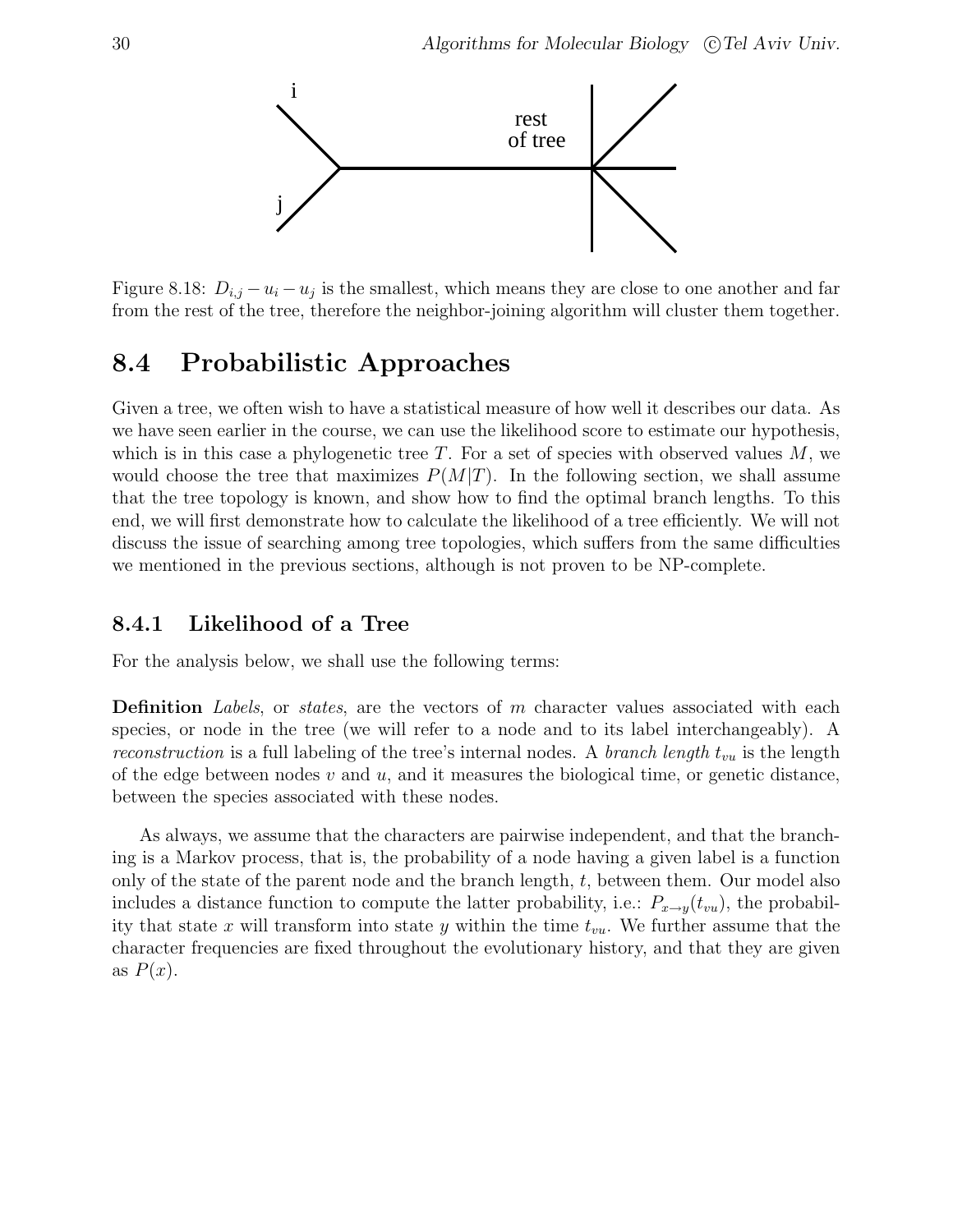

Figure 8.19: A simple tree with branch lengths. The likelihood of this tree is calculated in equation 8.11.

Problem 8.8 Calculating the Likelihood of a tree. INPUT:

- A matrix M describing a set of m characters for each one of n given species.
- A tree T with the above species as its leaves and with known branch lengths  $t_{vu}$ .

**GOAL:** Maximize probability of  $P(M|T)$  by finding an optimal reconstruction T, its internal nodes labeling and branch lengths.

#### Assumptions:

- Characters are independent of each other.
- Markov model probability of a label is depends only on its parent.

First, let us deal with a simple case, where there is only one character identifying each species. Since the labels of the internal nodes are unknown, we need to sum over all possible reconstructions. For example, for the tree illustrated in Figure 8.19, we can immediately write down the following formula:

$$
L = P(M|T) = \sum_{r} \sum_{v} P(r) \cdot P_{r \to s}(t_{rs}) \cdot P_{r \to v}(t_{rv}) \cdot P_{v \to u}(t_{vu}) \cdot P_{v \to w}(t_{vw}) \tag{8.11}
$$

where  $r$  and  $v$  are possible labels (character values) for the corresponding nodes.

To expand the formula for multiple characters, we simply need to repeat the above calculation for each character separately, and then multiply the results (recall the assumption that the characters are pairwise independent). The general equation is now: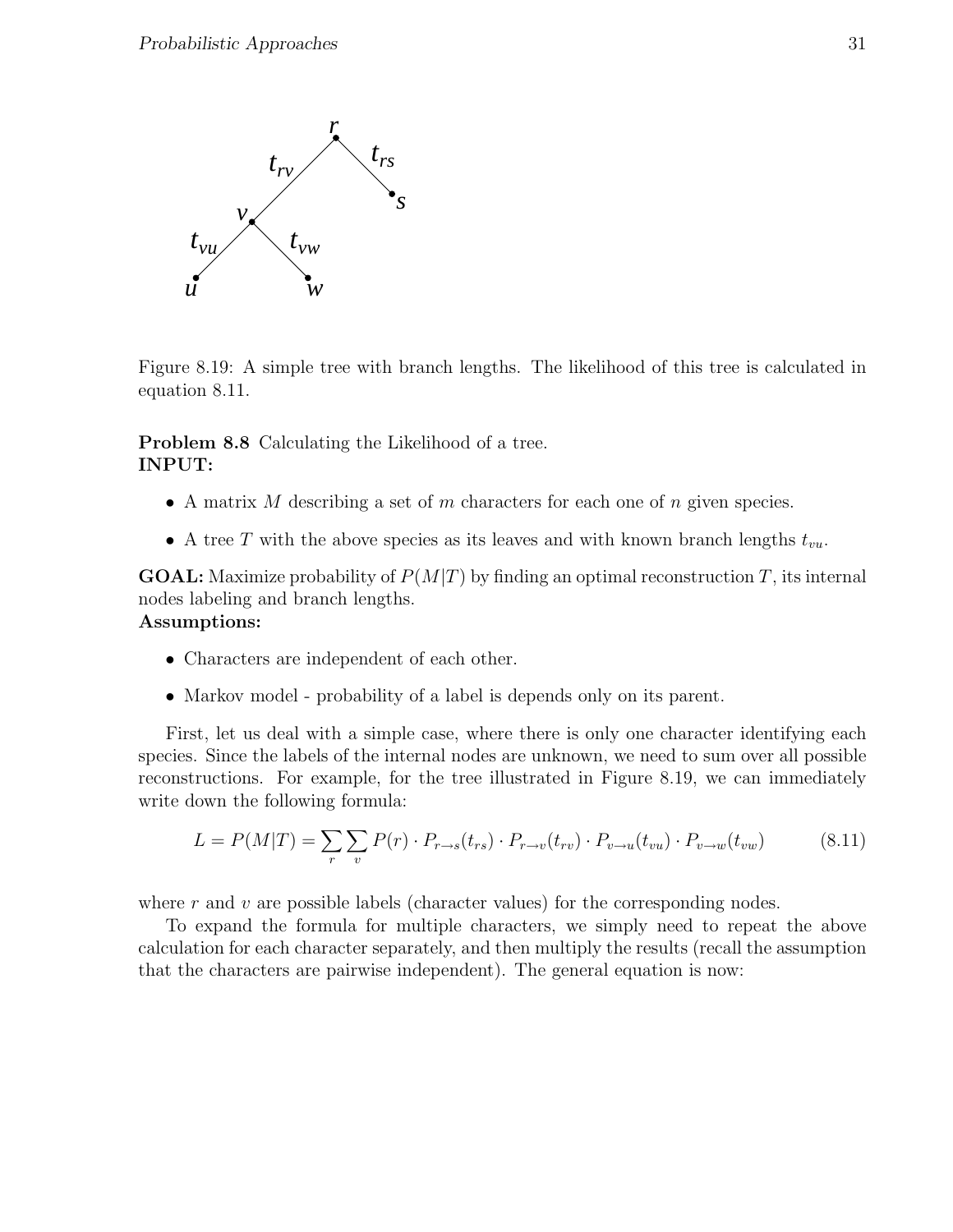$$
L = P(M|T) = \prod_{\text{character } j} P(M_j|T)
$$
  
= 
$$
\prod_{\text{character } j} \left\{ \sum_{\text{reconstruction } R} P(M_j, R|T) \right\}
$$
  
= 
$$
\prod_{\text{character } j} \left\{ \sum_{\text{reconstruction } R} \left[ P(root) \cdot \prod_{\text{edge } u \to v} P_{u \to v}(t_{uv}) \right] \right\}
$$
(8.12)

Note: The trees inferred by maximum likelihood appear from this description to be rooted trees. However, if the model of character substitution is reversible, i.e.,  $P(x)P_{x\rightarrow y}(t)$  $P(y)P_{y\to x}(t)$ , then the tree is actually unrooted – the root can be chosen arbitrarily, without any change is the likelihood of the tree.

It now remains to show how this calculation can be performed efficiently. The following dynamic-programming "pruning" algorithm was introduced by Felsenstein [5].

We can take this approach because of the tree likelihood properties in the Markov's model:

Additivity -  $\prod_{x\rightarrow y}(t+s) = \sum_{y} P_{x\rightarrow y}(t)P_{y\rightarrow z}(s)$ Reversibility-  $P(x)P_{x\to y}(t) = P(y)P_{y\to x}(t)$ 

## 8.4.2 Efficient Likelihood Calculation

Efficient likelihood calculating is done using dynamic programming. For a character  $j$ , denote:

$$
C_j(x, v) = P
$$
(subtree whose root is  $v \mid v_j = x$ )

 $C_i(x, v)$  is the conditional likelihood of v's subtree, i.e., the probability of everything that is observed from node v on the tree down to the leaves, at character position  $j$ , given that v has the label  $x$  at this position.

• Initialization:

For each leaf  $v$  and state  $x$ :

$$
C_j(x,v) = \begin{cases} 1 & v_j = x \\ 0 & \text{otherwise} \end{cases}
$$
 (8.13)

• Recursion:

Traverse the tree in postorder; for an internal node  $v$  with children  $u$  and  $w$ , compute for each possible state  $x$ :

$$
C_j(x,v) = \left[\sum_y C_j(y,u) \cdot P_{x \to y}(t_{vu})\right] \cdot \left[\sum_y C_j(y,w) \cdot P_{x \to y}(t_{vw})\right]
$$
(8.14)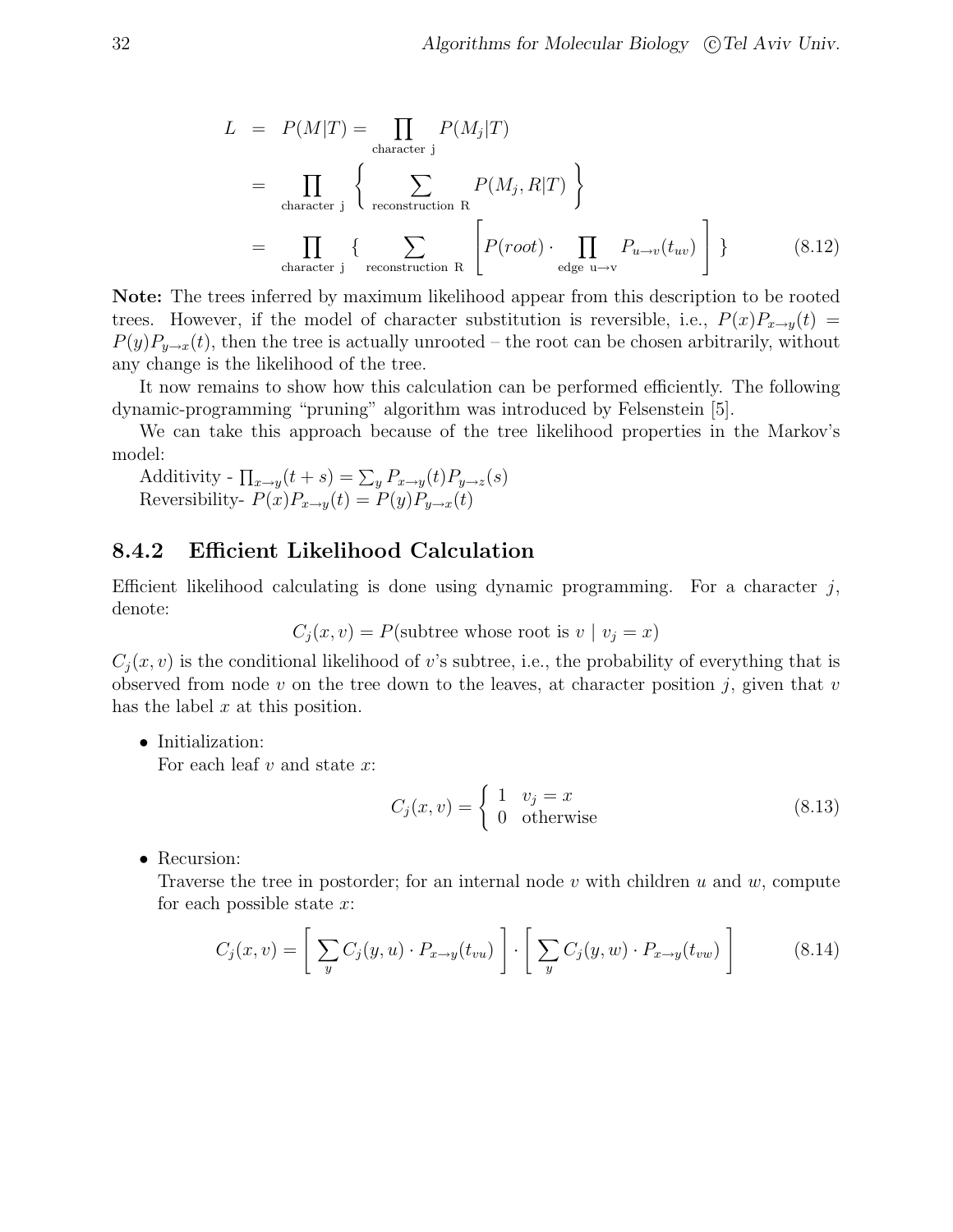• The final solution is:

$$
L = \prod_{j=1}^{m} \left[ \sum_{x} C_j(x, root) \cdot P(x) \right]
$$
 (8.15)

**Complexity:** For *n* species, *m* characters, and  $k$  possible states for each character, we perform  $O(m \cdot k^2)$  work in  $O(n)$  nodes, so the running time of the algorithm is  $O(n \cdot m \cdot k^2)$ .

#### 8.4.3 Finding the Optimal Branch Lengths

We are now ready to tackle the more difficult task of finding the optimal branch lengths for a given tree topology. First, let us assume that all the lengths are known except for  $t_{rv}$ . If r is the root (as in Figure 8.19), then we get:

$$
\log L = \sum_{j=1}^{m} \log \left[ \sum_{x,y} P(x) \cdot C_j^v(x,r) \cdot P_{x \to y}(t_{rv}) \cdot C_j^r(y,v) \right]
$$
(8.16)

Here  $C_j^u(x, y)$  means  $C_j^u(x, y)$  in a tree where u is the root, which is an elementary function of  $t_{rv}$  and some constants.

We now need to maximize  $\log L$  with respect to  $t_{rv}$ . This can be done by many standard methods, e.g., Newton-Raphson, or EM. The same process we have just demonstrated can also be applied when  $r$  is not the original root. As explained earlier, assuming reversibility, for any  $x, y$ , and  $t$ , then the root can be set at any node, without affecting L. In other words, in order to find an optimal branch length between nodes  $r$  and  $v$ , we simply need to hang the tree from  $r$ , so that the previous analysis holds.

Our next step is to find optimal branch lengths, when none of them are known apriori. The main problem is that once one branch has changed length, there is no guarantee that the others are still at their optimal lengths. On the contrary, the branches are clearly not pairwise independent. In practice, however, locally improving the likelihood by optimizing the length of one branch at a time works quite well, as there are not very strong interactions between branch lengths. After a few sweeps through the tree, calculating the optimal length of each edge separately, the likelihood converges, and the result is a near-optimal phylogenetic tree.

# 8.5 Phylogenetics related resources on the Internet

- List of phylogenetic resources http://www.ucmp.berkeley.edu/subway/phylogen.html.
- List of phylogeny software packages available on the web http://evolution.genetics.washington.edu/phylip/software.html.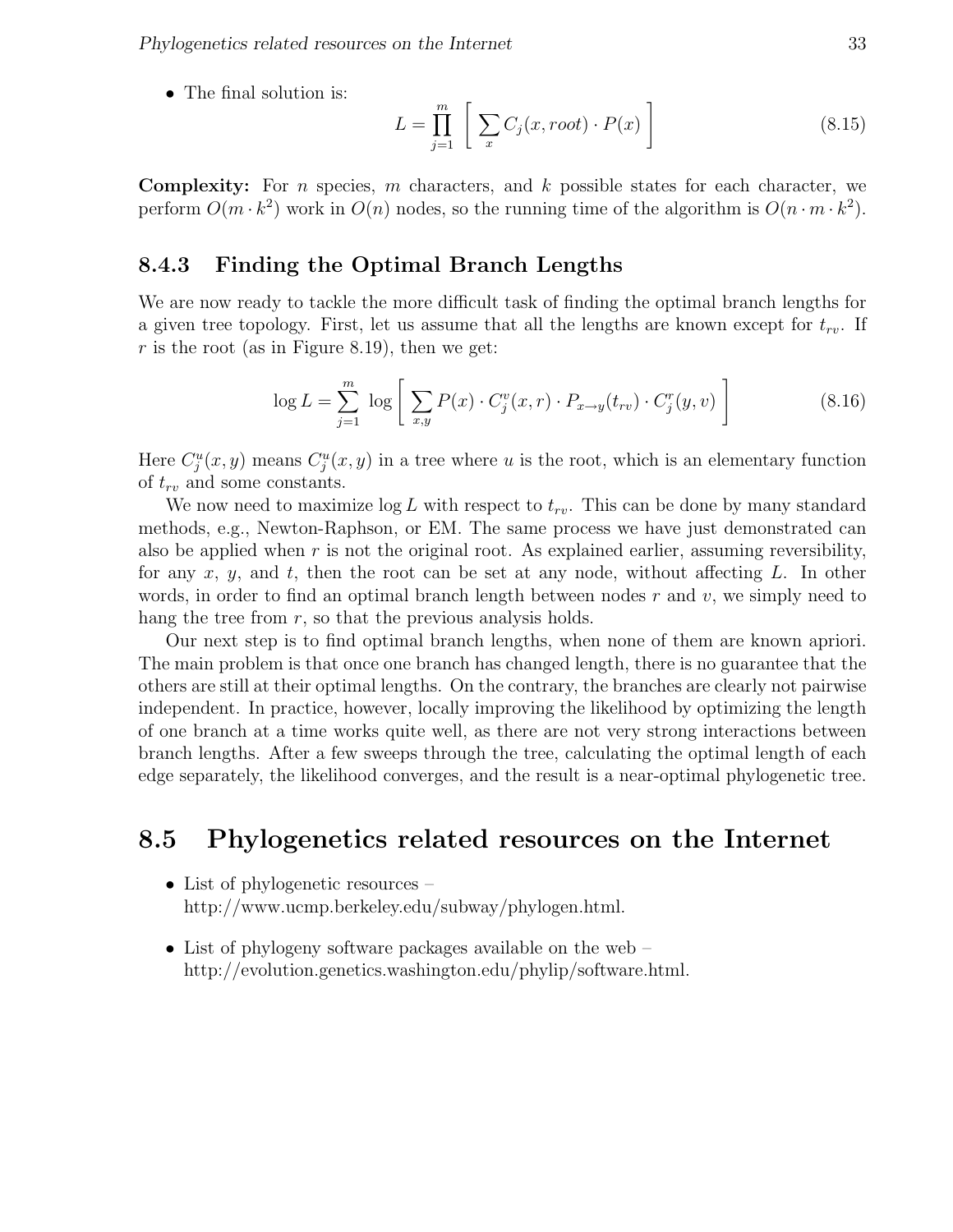- Detailed information on phylogentic algorithms http://www.icp.ucl.ac.be/~opperd/private/phylogeny.html#anchor2824426.
	- UPGMA http://www.icp.ucl.ac.be/~opperd/private/upgma.html.
	- Neighbor-joining http://www.icp.ucl.ac.be/~opperd/private/neighbor.html.
	- Parsimony http://www.icp.ucl.ac.be/~opperd/private/parsimony.html.
- Database of phylogenetic knowledge http://herbaria.harvard.edu/treebase/
- Additional figures, scribes and information http://www.cs.washington.edu/education/courses/590bi/98wi/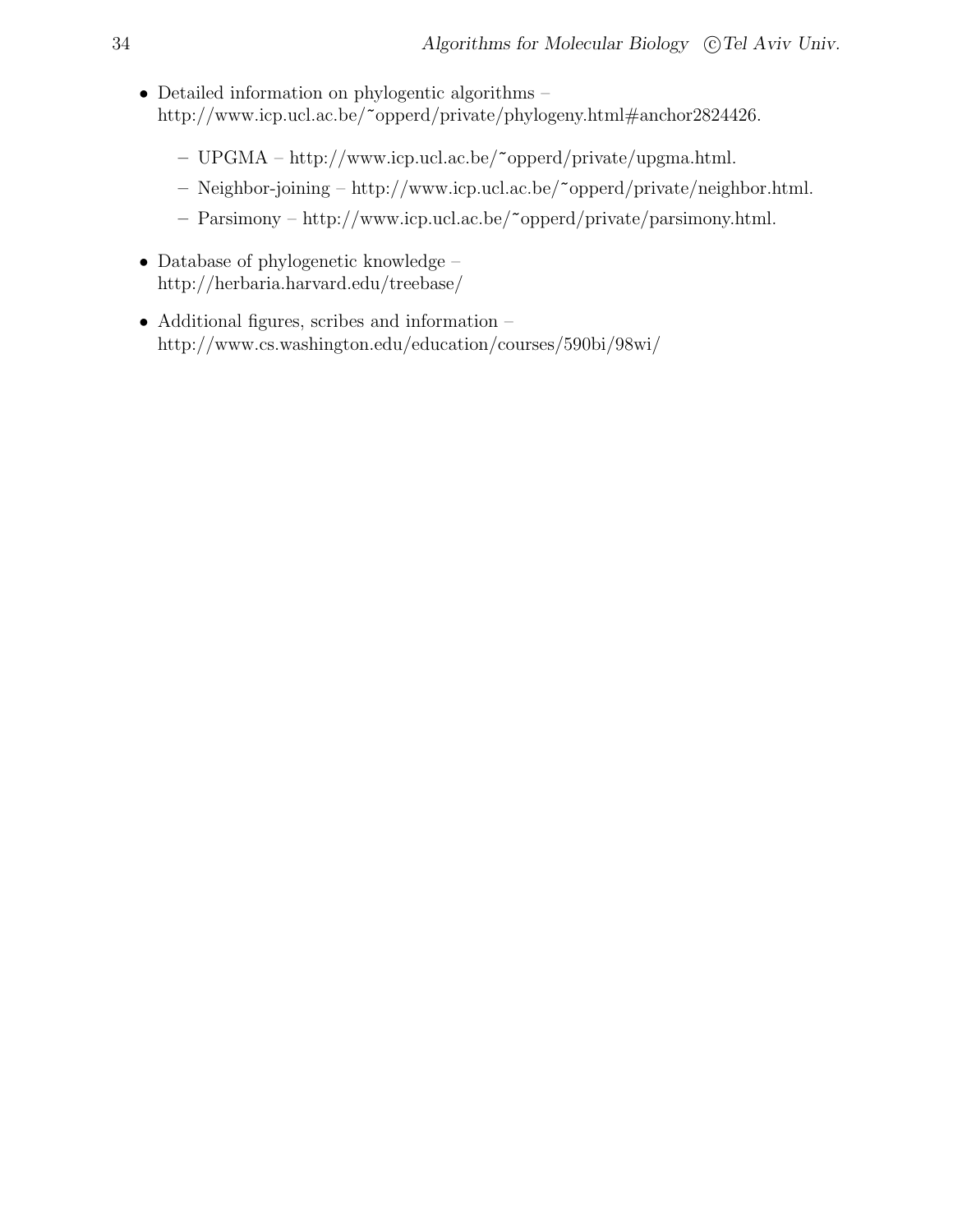# Bibliography

- [1] Phylogeny in a nutshell. http://paleobio.org/Ed/nutshell/nutshell.html.
- [2] H. L. Bodlaender, M. R. Fellows, and T. J. Warnow. Two strikes against perfect phylogeny. In Proc. 19th. Springer, 1992.
- [3] C. Bron and J. Kerbosch. Finding all cliques of an undirected graph. Communications of the Association for Computing Machinery, 16:575–577, 1973. Algorithm 457.
- [4] W. H. E. Day. Computational complexity of inferring phylogenies from dissimilarity matrices. Bulletin of Mathematical Biology, 49:461–467, 1986.
- [5] J. Felsenstein. Maximum likelihood and minimum-steps methods for estimating evolutionary trees from data on discrete characters. Systematic Zoology, 22:240–249, 1973.
- [6] J. Felsenstein. Phylogenies from molecular sequences: inference and reliability. Annuals Rev. Genetics, 22:521–565, 1988.
- [7] J. Felsenstein. Inferring Phylogenies. ASUW Publishing, Seattle, WA, 1998.
- [8] W. M. Fitch. Toward defining course of evolution: minimum change for a specified tree topology. Systematic Zoology, 20:406–416, 1971.
- [9] L. R. Foulds and R. L. Graham. The Steiner problem in phylogeny is NP-complete. Advances in Applied Mathematics, 3:43–49, 1982.
- [10] Jr. G.F. Estabrook, C.S. Johnson and F.R. McMorris. An algebraic analysis of cladistic characters. Discrete Mathematics, 16:141–147, 1976.
- [11] D. Gusfield. The steiner tree problem in phylogeny. Technical Report 334, Yale University, Computer Science Dep., 1984.
- [12] Dan. Gusfield. Algorithms on Strings, Trees and Sequences. Cambridge University Press, 1997.